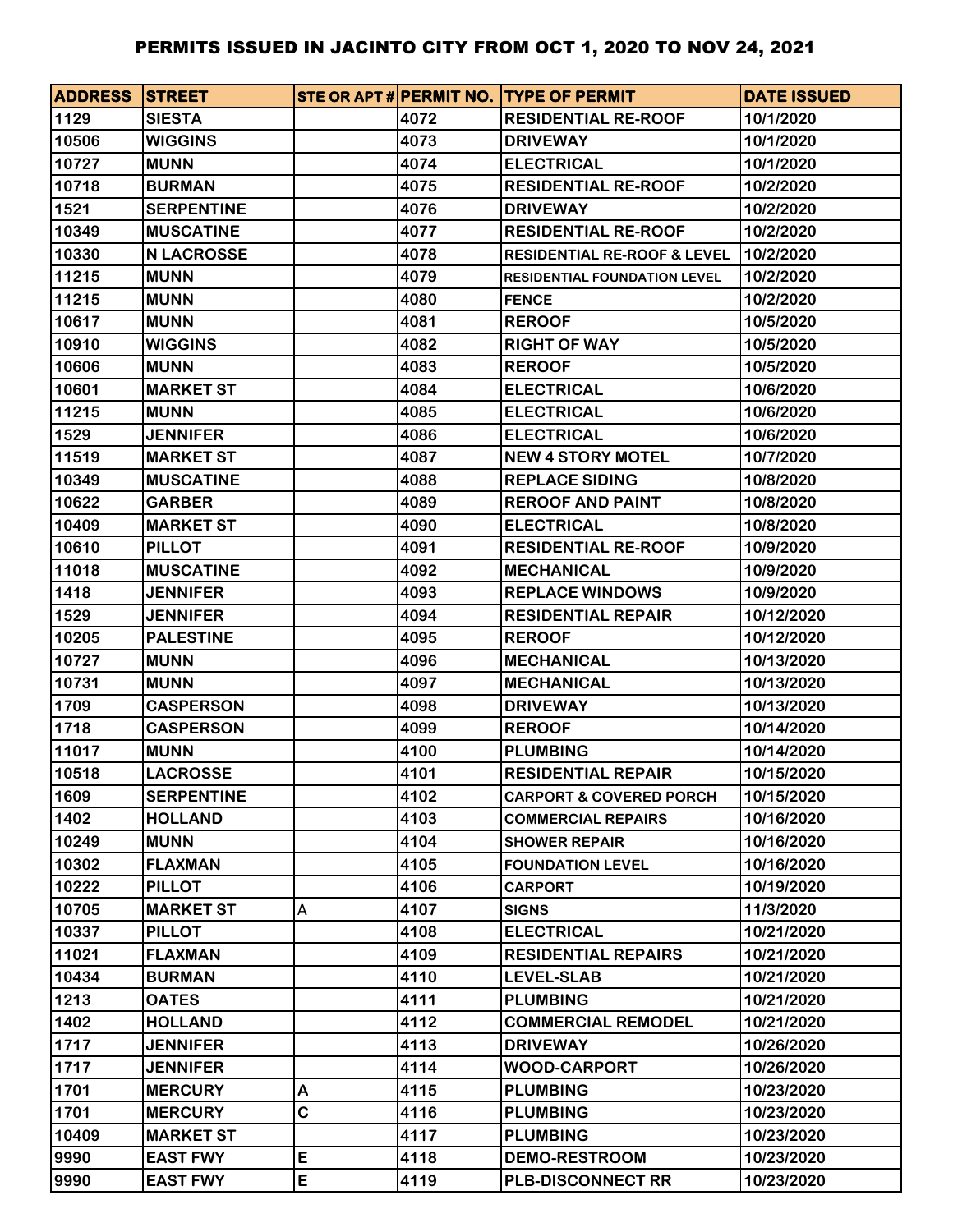| 11519          | <b>MARKET ST</b>               | A   | 4120         | <b>PLUMBING</b>                                              | 10/26/2020               |
|----------------|--------------------------------|-----|--------------|--------------------------------------------------------------|--------------------------|
| 10314          | <b>EAST FWY</b>                |     | 4121         | <b>SIGN</b>                                                  | 11/2/2020                |
| 10206          | <b>PALESTINE</b>               |     | 4122         | <b>PLUMBING</b>                                              | 10/27/2020               |
| 10206          | <b>PALESTINE</b>               |     | 4123         | <b>RESIDENTIAL RE-ROOF</b>                                   | 10/27/2020               |
| 931            | <b>MERCURY</b>                 | A   | 4124         | <b>ELECTRICAL</b>                                            | 10/30/2020               |
| 931            | <b>MERCURY</b>                 | B   | 4125         | <b>ELECTRICAL</b>                                            | 10/30/2020               |
| 11021          | <b>BURMAN</b>                  |     | 4126         | <b>FENCE</b>                                                 | 10/30/2020               |
| 10434          | <b>MUSCATINE</b>               |     | 4127         | <b>GRADE/FILL DIRT</b>                                       | 10/30/2020               |
| 1628           | <b>CHAZEN</b>                  |     | 4128         | <b>FENCE</b>                                                 | 10/30/2020               |
| 11025          | <b>MUSCATINE</b>               |     | 4129         | <b>RESIDENTIAL REPAIR &amp; LEVEL</b>                        | 10/30/2020               |
| 10522          | <b>CHADWICK</b>                |     | 4130         | <b>MECHANICAL</b>                                            | 10/30/2020               |
| 10249          | <b>MUNN</b>                    |     | 4131         | <b>PLUMBING</b>                                              | 11/2/2020                |
| 931            | <b>MERCURY</b>                 | A   | 4132         | <b>PLUMBING</b>                                              | 11/2/2020                |
| 10206          | <b>PALESTINE</b>               |     | 4133         | <b>RESIDENTIAL - REMODEL</b>                                 | 11/2/2020                |
| 10138          | <b>BURMAN</b>                  |     | 4134         | <b>WOOD BACK PATIO</b>                                       | 11/2/2020                |
| 10206          | <b>PALESTINE</b>               |     | 4135         | <b>ELECTRICAL</b>                                            | 11/2/2020                |
| 10434          | <b>BURMAN</b>                  |     | 4136         | <b>RESIDENTIAL - REMODEL</b>                                 | 11/3/2020                |
| 10901          | <b>MARKET ST</b>               |     | 4137         | <b>ELECTRICAL</b>                                            | 11/3/2020                |
| 1402           | <b>HOLLAND</b>                 |     | 4138         | <b>MECHANICAL</b>                                            | 11/3/2020                |
| 11519          | <b>MARKET ST</b>               |     | 4139         | <b>ELECTRICAL</b>                                            | 11/4/2020                |
| 10101          | <b>MUNN</b>                    |     | 4140         | <b>PLUMBING</b>                                              | 11/4/2020                |
| 10804          | <b>PALESTINE</b>               | 1/2 | 4141         | <b>PLUMBING</b>                                              | 11/4/2020                |
| 10417          | <b>N OSWEGO</b>                |     | 4142         | <b>FRONT PORCH &amp; PORTE-COCHERE</b>                       | 11/4/2020                |
| 1237           | <b>SIESTA</b>                  |     | 4143         | CARPORT-WOODEN & FRONT META                                  | 11/5/2020                |
| 10714          | <b>PILLOT</b>                  |     | 4144         | <b>NEW RESIDENTIAL - BUILDING</b>                            | 11/5/2020                |
| 10314          | <b>PALESTINE</b>               |     | 4145         | <b>MECHANICAL</b>                                            | 11/5/2020                |
| 11513          | <b>LANE</b>                    |     | 4146         | <b>ELECTRICAL</b>                                            | 11/5/2020                |
| 10613          | <b>OSWEGO</b>                  |     | 4147         | <b>DEMOLITION</b>                                            | 11/5/2020                |
| 10601          | <b>MARKET</b>                  |     | 4148         | <b>ELECTRICAL</b>                                            | 11/6/2020                |
| 10517          | <b>MUSCATINE</b>               |     | 4149         | <b>RESIDENTIAL REPAIRS &amp; RE-RO</b>                       | 11/6/2020                |
| 10302          | <b>MUNN</b>                    |     | 4150         | <b>DRIVEWAY</b>                                              | 11/6/2020                |
| 1405           | <b>BELIN</b>                   |     | 4151         | <b>PLUMBING</b>                                              | 11/6/2020                |
| 10241          | <b>FLAXMAN</b>                 |     | 4152         | <b>CHAINLINK FENCE-GATE</b>                                  | 11/6/2020                |
| 11025          | <b>MUSCATINE</b>               |     | 4153         | <b>SIDING AND FLOORING</b>                                   | 11/9/2020                |
| 10810          | <b>MUNN</b>                    |     | 4154         | <b>GRADE/FILL DIRT</b>                                       | 11/9/2020                |
| 10818          | <b>MUNN</b>                    |     | 4155         | <b>GRADE/FILL DIRT</b>                                       | 11/9/2020                |
| 10629          | <b>WIGGINS</b>                 |     | 4156         | <b>FENCE</b>                                                 | 11/9/2020                |
| 10611          | <b>PALESTINE</b>               |     | 4157         | <b>COMMERCIAL REMODEL</b>                                    | 11/9/2020                |
| 1522           | <b>CHESTON</b>                 |     | 4158         | <b>REPLACE SIDING</b>                                        | 11/9/2020                |
| 10910<br>9990  | <b>WIGGINS</b>                 | E   | 4159         | <b>PLUMBING</b>                                              | 11/9/2020                |
|                | <b>EAST FWY</b>                |     | 4173<br>4174 | FIRE PROTECTION(1 SPRINKLER                                  | 11/9/2020                |
| 10521<br>10714 | <b>PILLOT</b><br><b>PILLOT</b> |     | 4175         | <b>FENCE</b>                                                 | 11/10/2020<br>11/10/2020 |
| 1210           | <b>DACUS</b>                   |     | 4187         | <b>WATER &amp; SEWER DISCONNECT</b><br><b>REPLACE SIDING</b> | 11/10/2020               |
| 1521           | <b>JENNIFER</b>                |     | 4188         | <b>RESIDENTIAL RE-ROOF</b>                                   | 11/10/2020               |
| 11020          | <b>BURMAN</b>                  |     | 4191         | <b>PLUMBING</b>                                              | 11/11/2020               |
| 1717           | <b>JENNIFER</b>                |     | 4224         | <b>ELECTRICAL</b>                                            | 11/12/2020               |
| 10325          | N OSWEGO                       |     | 4228         | <b>PLUMBING</b>                                              | 11/12/2020               |
| 10326          | <b>WIGGINS</b>                 |     | 4239         | <b>ELECTRICAL</b>                                            | 11/12/2020               |
|                |                                |     |              |                                                              |                          |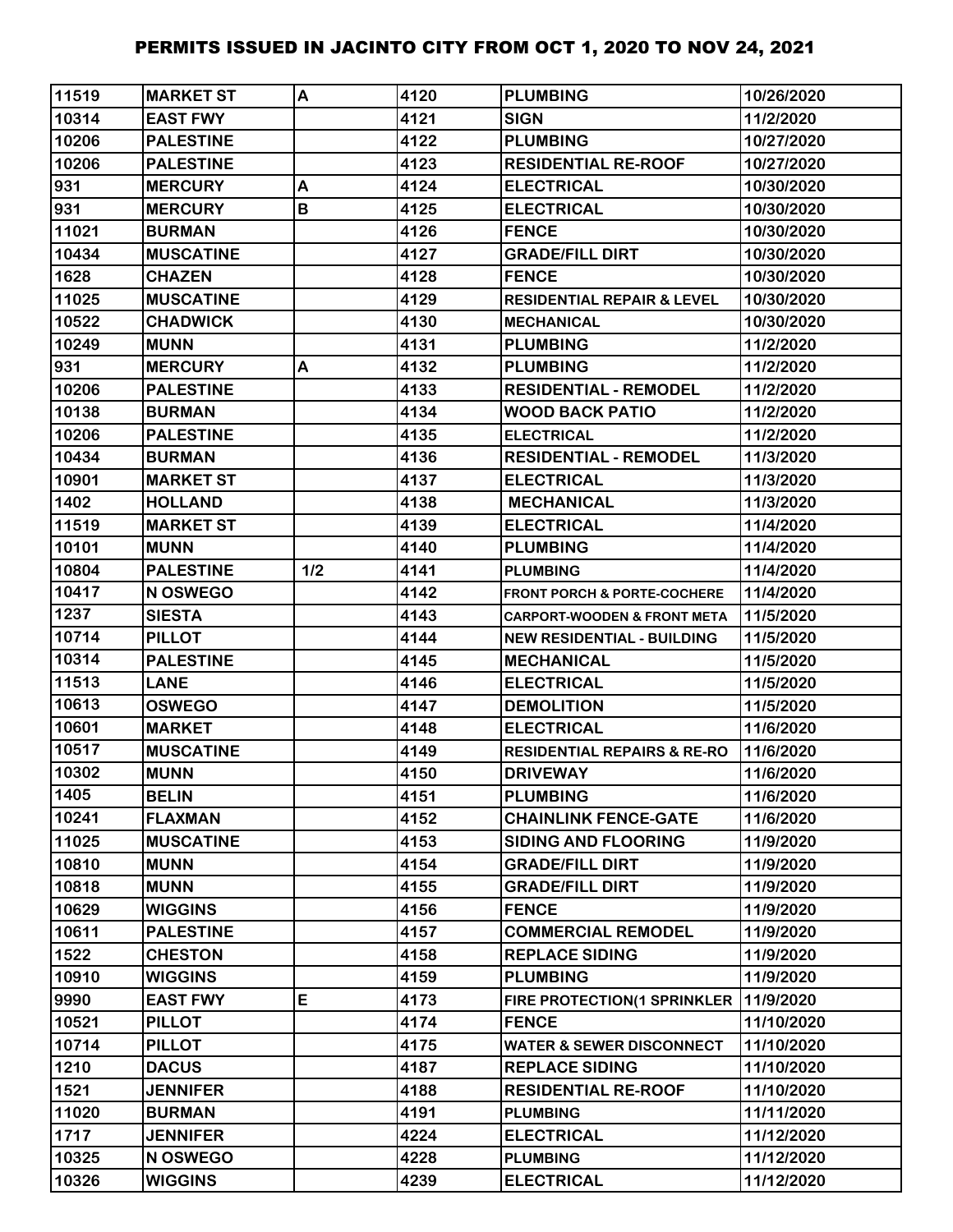| 10714 | <b>PILLOT</b>    |   | 4246  | <b>DEMOLITION</b>                    | 11/13/2020 |
|-------|------------------|---|-------|--------------------------------------|------------|
| 10137 | <b>MUNN</b>      |   | 10001 | <b>ELECTRICAL</b>                    | 11/16/2020 |
| 10129 | <b>WIGGINS</b>   |   | 10002 | <b>FENCE</b>                         | 11/17/2020 |
| 10726 | <b>PILLOT</b>    |   | 10003 | <b>PLUMBING</b>                      | 11/17/2020 |
| 1622  | <b>CHESTON</b>   |   | 10004 | <b>PLUMBING</b>                      | 11/16/2020 |
| 10433 | <b>MUNN</b>      |   | 10005 | <b>RESIDENTIAL REPAIRS</b>           | 11/17/2020 |
| 10827 | <b>MUNN</b>      |   | 10006 | <b>ACCESSORY BUILDING-SHED</b>       | 11/17/2020 |
| 10229 | <b>CHADWICK</b>  |   | 10007 | <b>WOOD FENCE</b>                    | 11/17/2020 |
| 10934 | <b>LACROSSE</b>  |   | 10008 | <b>PLUMBING</b>                      | 11/17/2020 |
| 1211  | <b>MERCURY</b>   |   | 10009 | <b>FENCE AND BOLLARDS</b>            | 11/17/2020 |
| 1706  | <b>BELIN</b>     |   | 10010 | <b>CARPORT-WOOD</b>                  | 11/17/2020 |
| 10417 | N OSWEGO         |   | 10011 | <b>RESIDENTIAL RE-ROOF</b>           | 11/18/2020 |
| 10726 | <b>PILLOT</b>    |   | 10012 | <b>PLUMBING</b>                      | 11/18/2020 |
| 11215 | <b>MUNN</b>      |   | 10013 | <b>PLUMBING</b>                      | 11/18/2020 |
| 10942 | <b>VERANO</b>    |   | 10014 | <b>RESIDENTIAL REPAIRS</b>           | 11/18/2020 |
| 10434 | <b>MUSCATINE</b> |   | 10015 | <b>DRIVEWAY</b>                      | 11/19/2020 |
| 10610 | <b>CHADWICK</b>  |   | 10016 | LEVEL BLK & BASE FOUNDATI 11/19/2020 |            |
| 11110 | <b>MUSCATINE</b> |   | 10017 | <b>ACCESSORY BUILDING</b>            | 11/19/2020 |
| 10714 | <b>PILLOT</b>    |   | 10018 | <b>PLUMBING</b>                      | 11/19/2020 |
| 10410 | <b>NORVIC</b>    |   | 10019 | SOLAR PANEL INSTALLATION 1/20/2021   |            |
| 10410 | <b>NORVIC</b>    |   | 10020 | <b>ELECTRICAL</b>                    | 1/20/2021  |
| 11515 | <b>MARKET ST</b> |   | 10021 | <b>ELECTRICAL</b>                    | 11/20/2020 |
| 10206 | <b>MUNN</b>      |   | 10022 | <b>LEVEL</b>                         | 11/20/2020 |
| 1611  | <b>JENNIFER</b>  |   | 10023 | <b>WOOD FENCE</b>                    | 11/20/2020 |
| 1511  | <b>KERBEY</b>    |   | 10024 | <b>REPLACE SIDING</b>                | 11/23/2020 |
| 10213 | <b>NORVIC</b>    |   | 10025 | <b>ELECTRICAL</b>                    | 11/23/2020 |
| 10434 | <b>MUSCATINE</b> |   | 10026 | 2 GATES                              | 11/23/2020 |
| 10122 | <b>FAIRFAX</b>   |   | 10027 | <b>ELECTRICAL</b>                    | 11/23/2020 |
| 1418  | <b>HOLLAND</b>   |   | 10028 | <b>GRADE/FILL DIRT</b>               | 11/23/2020 |
| 1702  | <b>BELIN</b>     |   | 10029 | <b>REPLACE SIDING</b>                | 11/23/2020 |
| 1422  | <b>JENNIFER</b>  |   | 10030 | <b>RESIDENTIAL RE-ROOF</b>           | 11/24/2020 |
| 10510 | <b>BURMAN</b>    |   | 10031 | <b>PLUMBING</b>                      | 11/24/2020 |
| 1421  | <b>JENNIFER</b>  |   | 10032 | <b>RESIDENTIAL REPAIRS</b>           | 11/24/2020 |
| 1702  | <b>CHAZEN</b>    |   | 10033 | <b>FENCE</b>                         | 11/25/2020 |
| 10125 | <b>NORVIC</b>    |   | 10034 | <b>RESIDENTIAL REPAIRS</b>           | 11/25/2020 |
| 10810 | <b>LANE</b>      | 5 | 10035 | <b>PLUMBING</b>                      | 11/30/2020 |
| 1434  | <b>BELIN</b>     |   | 10036 | <b>DRIVEWAY</b>                      | 11/30/2020 |
| 11012 | <b>BURMAN</b>    |   | 10037 | <b>GRADE/FILL DIRT</b>               | 11/30/2020 |
| 10129 | <b>PILLOT</b>    |   | 10038 | <b>RESIDENTIAL RE-ROOF</b>           | 12/1/2020  |
| 10333 | <b>LANE</b>      |   | 10039 | <b>PLUMBING</b>                      | 12/2/2020  |
| 11617 | <b>LORD</b>      |   | 10040 | <b>ELECTRICAL</b>                    | 12/2/2020  |
| 11407 | <b>MUNN</b>      |   | 10041 | <b>RESIDENTIAL ADDITION</b>          | 12/3/2020  |
| 11407 | <b>MUNN</b>      |   | 10042 | PARTIAL DEMOLITION                   | 12/3/2020  |
| 10421 | <b>NORVIC</b>    |   | 10043 | <b>RESIDENTIAL RE-ROOF</b>           | 12/3/2020  |
| 11602 | <b>OGLESBY</b>   |   | 10044 | <b>CARPORT</b>                       | 12/3/2020  |
| 10402 | <b>MUSCATINE</b> |   | 10045 | <b>RESIDENTIAL RE-ROOF</b>           | 12/7/2020  |
| 10617 | <b>MUSCATINE</b> |   | 10046 | <b>RESIDENTIAL REPAIRS</b>           | 12/7/2020  |
| 931   | <b>MERCURY</b>   |   | 10047 | <b>COMMERCIAL REMODEL</b>            | 12/7/2020  |
| 11025 | <b>BURMAN</b>    |   | 10048 | <b>FENCE</b>                         | 12/7/2020  |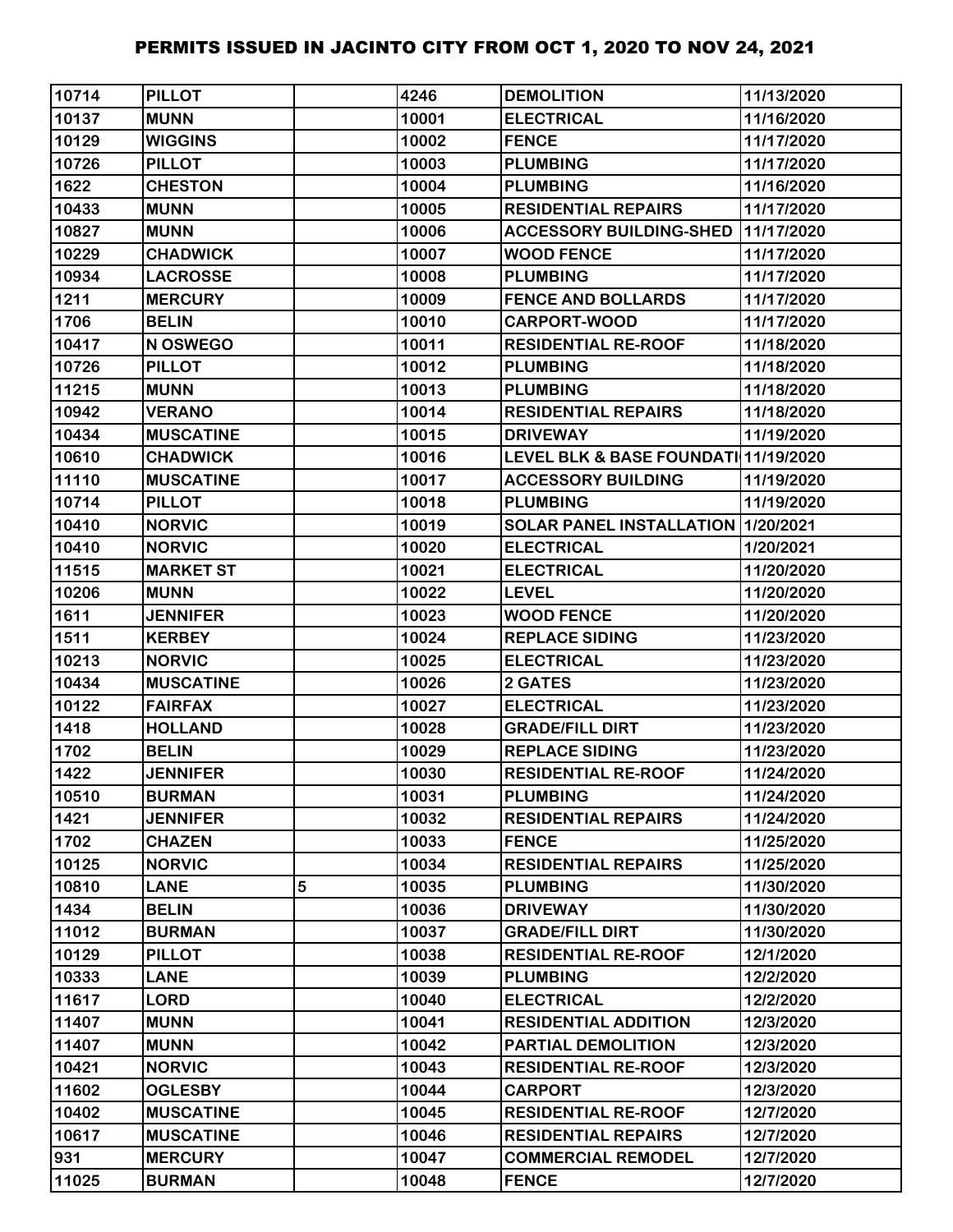| 10630 | <b>FLAXMAN</b>   | 10049 | <b>PLUMBING</b>                        | 12/8/2020  |
|-------|------------------|-------|----------------------------------------|------------|
| 1409  | <b>JENNIFER</b>  | 10050 | <b>PLUMBING</b>                        | 12/8/2020  |
| 10433 | <b>MUNN</b>      | 10051 | <b>PLUMBING</b>                        | 12/9/2020  |
| 10502 | <b>FLAXMAN</b>   | 10052 | <b>ELECTRICAL</b>                      | 12/10/2020 |
| 11301 | <b>MARKET</b>    | 10053 | <b>ELECTRICAL</b>                      | 12/14/2020 |
| 10910 | <b>WIGGINS</b>   | 10054 | <b>ELECTRICAL</b>                      | 12/14/2020 |
| 10730 | <b>NORVIC</b>    | 10055 | <b>RESIDENTIAL RE-ROOF</b>             | 12/14/2020 |
| 11025 | <b>BURMAN</b>    | 10056 | <b>FENCE</b>                           | 12/14/2020 |
| 10326 | <b>WIGGINS</b>   | 10057 | <b>PLUMBING</b>                        | 12/14/2020 |
| 10714 | <b>PILLOT</b>    | 10058 | <b>MECHANICAL</b>                      | 12/15/2020 |
| 1706  | <b>BELIN</b>     | 10059 | <b>DRIVEWAY</b>                        | 12/15/2020 |
| 10524 | <b>MUSCATINE</b> | 10060 | <b>RESIDENTIAL REPAIRS</b>             | 12/15/2020 |
| 10731 | <b>MUNN</b>      | 10061 | <b>ELECTRICAL</b>                      | 12/15/2020 |
| 10714 | <b>PILLOT</b>    | 10062 | <b>ELECTRICAL</b>                      | 12/16/2020 |
| 10714 | <b>PILLOT</b>    | 10063 | <b>MECHANICAL</b>                      | 12/16/2020 |
| 1402  | <b>HOLLAND</b>   | 10064 | <b>PLUMBING</b>                        | 12/16/2020 |
| 10433 | <b>MUNN</b>      | 10065 | <b>RES.-REM:LAUNDRY ROOM &amp; BR</b>  | 12/17/2020 |
| 10722 | <b>BURMAN</b>    | 10066 | <b>RE-ROOF</b>                         | 12/18/2020 |
| 10330 | <b>MUSCATINE</b> | 10067 | <b>CARPORT-METAL</b>                   | 12/18/2020 |
| 10209 | <b>CHADWICK</b>  | 10068 | <b>BACK PORCH</b>                      | 12/18/2020 |
| 11009 | <b>WIGGINS</b>   | 10069 | <b>LEVEL</b>                           | 12/18/2020 |
| 10525 | <b>BURMAN</b>    | 10070 | DEMOLITION-SHED/GARAGE                 | 12/18/2020 |
| 10722 | <b>NORVIC</b>    | 10071 | RESIDENTIAL REPAIRS-GARAGE             | 12/18/2020 |
| 10614 | <b>WIGGINS</b>   | 10072 | <b>WOOD FENCE</b>                      | 12/23/2020 |
| 10913 | <b>INVIERNO</b>  | 10073 | <b>RESIDENTIAL REPAIRS &amp; REROO</b> | 12/28/2020 |
| 10126 | <b>NORVIC</b>    | 10074 | <b>DEMO &amp; NEW SHED ON BLKS</b>     | 12/28/2020 |
| 11009 | <b>LACROSSE</b>  | 10075 | RES. REPAIRS(SHEETROCK&FLOO            | 12/28/2020 |
| 10406 | <b>MUSCATINE</b> | 10076 | <b>REROOF</b>                          | 12/29/2020 |
| 10317 | <b>FAIRFAX</b>   | 10077 | <b>RES. REPAIRS(REPLACE FRONT</b>      | 12/30/2020 |
| 11022 | <b>BURMAN</b>    | 10078 | <b>RES- REMODEL (BATHROOM &amp; L</b>  | 12/31/2020 |
| 11022 | <b>BURMAN</b>    | 10079 | <b>PLUMBING</b>                        | 12/31/2020 |
| 10809 | <b>VERANO</b>    | 10080 | <b>RES REMODEL (SOLAR PANEL</b>        | 12/31/2020 |
| 10809 | <b>VERANO</b>    | 10081 | <b>ELECTRICAL</b>                      | 12/31/2020 |
| 11519 | <b>MARKET ST</b> | 10082 | <b>DRIVEWAY</b>                        | 1/4/2021   |
| 10714 | <b>PILLOT</b>    | 10083 | PAVING (DRIVEWAY NOT TO STR            | 1/4/2021   |
| 10334 | <b>MUSCATINE</b> | 10084 | <b>FENCE REPAIR</b>                    | 1/5/2021   |
| 10302 | <b>FLAXMAN</b>   | 10085 | <b>PLUMBING</b>                        | 1/5/2021   |
| 10324 | <b>PALESTINE</b> | 10086 | <b>ELECTRICAL</b>                      | 1/6/2021   |
| 10617 | <b>LANE</b>      | 10087 | <b>DRIVEWAY</b>                        | 1/7/2021   |
| 1708  | <b>KERBY</b>     | 10088 | RES. REPAIRS (WOOD SIDING) 1/7/2021    |            |
| 10433 | <b>MUNN</b>      | 10089 | <b>ELECTRICAL</b>                      | 1/7/2021   |
| 10117 | <b>CHADWICK</b>  | 10090 | REROOF ON GARAGE (SHINGLES) 1/8/2021   |            |
| 1315  | <b>HORATIO</b>   | 10091 | PAVING (DRIVEWAY ONLY TO P.            | 1/8/2021   |
| 10221 | <b>CHADWICK</b>  | 10092 | <b>DRIVEWAY</b>                        | 1/8/2021   |
| 1719  | <b>KERBY</b>     | 10093 | <b>FRONT FENCE - IRON BAR</b>          | 1/8/2021   |
| 10913 | <b>INVIERNO</b>  | 10094 | 2 PORCH F & B/BDOOR/REEROOF            | 1/8/2021   |
| 10238 | <b>BURMAN</b>    | 10095 | <b>REROOF</b>                          | 1/12/2021  |
| 10334 | <b>PALESTINE</b> | 10096 | <b>ELECTRICAL</b>                      | 1/13/2021  |
| 10129 | <b>FLAXMAN</b>   | 10097 | <b>WOOD, PICKET FENCE</b>              | 1/13/2021  |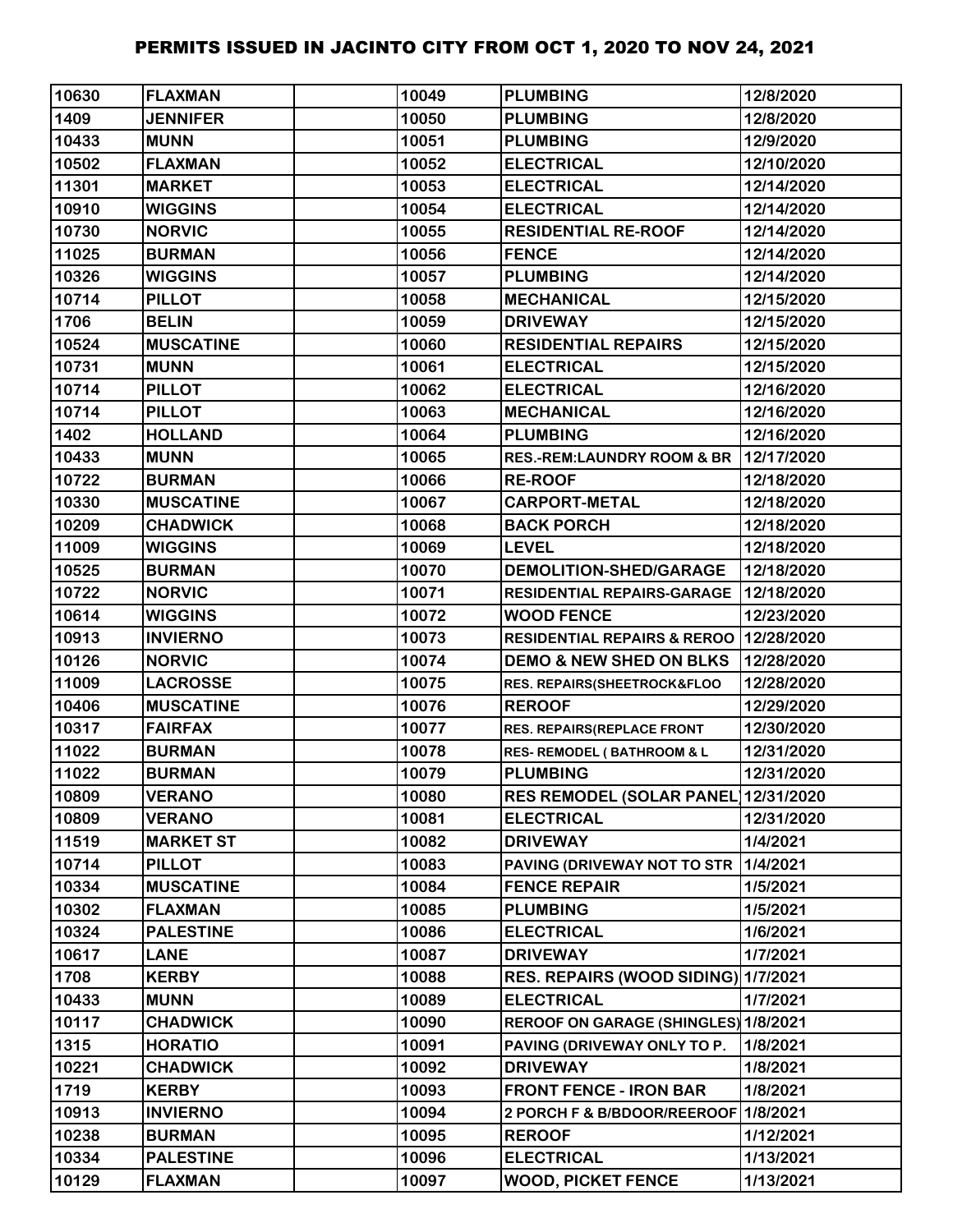| 11510 | <b>OXHAM</b>      | 10098 | <b>ACCESSORY BUILDING (SHED)</b>            | 1/13/2021 |
|-------|-------------------|-------|---------------------------------------------|-----------|
| 9992  | <b>EAST FWY</b>   | 10099 | <b>PLUMBING</b>                             | 1/14/2021 |
| 10530 | <b>MUNN</b>       | 10100 | <b>CARPORT-METAL</b>                        | 1/14/2021 |
| 10534 | <b>BURMAN</b>     | 10101 | <b>RESIDENTIAL REPAIRS</b>                  | 1/14/2021 |
| 10909 | <b>INVIERNO</b>   | 10102 | <b>MECHANICAL</b>                           | 1/15/2021 |
| 10324 | <b>PALESTINE</b>  | 10103 | <b>EXHAUST FAN/RESTROOM</b>                 | 1/19/2021 |
| 10121 | <b>PALESTINE</b>  | 10104 | <b>IRON &amp; WOOD FENCE</b>                | 1/19/2021 |
| 11502 | <b>CELTIS</b>     | 10105 | <b>ACCESSORY BUILDING ON BLKS 1/20/2021</b> |           |
| 10330 | <b>N LACROSSE</b> | 10106 | <b>FENCE-IRON BAR</b>                       | 1/20/2021 |
| 10609 | <b>OSWEGO</b>     | 10107 | <b>RESIDENTIAL RE-ROOF</b>                  | 1/20/2021 |
| 10405 | <b>FLAXMAN</b>    | 10108 | <b>RESIDENTIAL REPAIRS</b>                  | 1/20/2021 |
| 10405 | <b>FLAXMAN</b>    | 10109 | <b>ELECTRICAL</b>                           | 1/20/2021 |
| 10718 | <b>OSWEGO</b>     | 10110 | <b>GRADE/FILL DIRT</b>                      | 1/20/2021 |
| 11602 | <b>LANE</b>       | 10111 | <b>CARPORT</b>                              | 1/21/2021 |
| 10430 | <b>MUSCATINE</b>  | 10112 | <b>NEW RESIDENTIAL - BUILDING</b>           | 1/22/2021 |
| 11215 | <b>MUNN</b>       | 10113 | <b>MECHANICAL</b>                           | 1/25/2021 |
| 10102 | <b>CHADWICK</b>   | 10114 | <b>RESIDENTIAL RE-ROOF</b>                  | 1/25/2021 |
| 10101 | <b>FLAXMAN</b>    | 10115 | <b>ELECTRICAL</b>                           | 1/26/2021 |
| 10238 | <b>PALESTINE</b>  | 10116 | <b>PAVING</b>                               | 1/27/2021 |
| 11501 | <b>TILIA</b>      | 10117 | <b>RESIDENTIAL RE-ROOF</b>                  | 1/27/2021 |
| 10626 | <b>MUNN</b>       | 10118 | <b>DRIVEWAY</b>                             | 1/27/2021 |
| 10417 | N OSWEGO          | 10119 | <b>GARAGE</b>                               | 1/28/2021 |
| 10241 | <b>PALESTINE</b>  | 10120 | <b>PAVING</b>                               | 1/28/2021 |
| 10821 | <b>VERANO</b>     | 10121 | <b>RESIDENTIAL REPAIRS</b>                  | 1/28/2021 |
| 1333  | <b>SHERYL</b>     | 10122 | <b>LEVEL BLOCK &amp; BASE FOUNDATION</b>    | 1/28/2021 |
| 10913 | <b>INVIERNO</b>   | 10123 | <b>ELECTRICAL</b>                           | 1/29/2021 |
| 10805 | <b>BURMAN</b>     | 10124 | <b>RESIDENITAL RE-ROOF</b>                  | 1/29/2021 |
| 11037 | <b>MARKET</b>     | 10125 | <b>COMMERCIAL REMODEL</b>                   | 1/29/2021 |
| 1329  | <b>SHERYL</b>     | 10126 | <b>RESIDENTIAL REPAIRS</b>                  | 1/29/2021 |
| 10322 | <b>FAIRFAX</b>    | 10127 | <b>RESIDENTIAL REPAIRS</b>                  | 1/29/2021 |
| 10242 | <b>PALESTINE</b>  | 10128 | <b>DRIVEWAY</b>                             | 1/29/2021 |
| 10146 | <b>BURMAN</b>     | 10129 | <b>DEMOLITION</b>                           | 1/29/2021 |
| 10146 | <b>BURMAN</b>     | 10130 | <b>NEW RESIDENTIAL - BUILDING</b>           | 1/29/2021 |
| 10434 | <b>BURMAN</b>     | 10131 | <b>PLUMBING</b>                             | 1/29/2021 |
| 1106  | <b>HOLLAND</b>    | 10132 | <b>FENCE</b>                                | 1/29/2021 |
| 10910 | <b>WIGGINS</b>    | 10133 | <b>MECHANICAL ADITIONS</b>                  | 2/1/2021  |
| 10430 | <b>MUSCATINE</b>  | 10134 | <b>PLUMBING</b>                             | 2/2/2021  |
| 11506 | <b>LANE</b>       | 10135 | <b>FENCE</b>                                | 2/3/2021  |
| 10146 | <b>FAIRFAX</b>    | 10136 | <b>PLUMBING</b>                             | 2/3/2021  |
| 10142 | <b>FAIRFAX</b>    | 10137 | <b>4FT CHAIN LINK FENCE&amp;SIDE W</b>      | 2/3/2021  |
| 10225 | <b>FLAXMAN</b>    | 10138 | <b>PLUMBING</b>                             | 2/3/2021  |
| 1407  | <b>MERCURY</b>    | 10139 | <b>SIGN</b>                                 | 2/3/2021  |
| 11450 | <b>EAST FWY</b>   | 10140 | <b>PAVING</b>                               | 2/4/2021  |
| 10434 | <b>BURMAN</b>     | 10141 | <b>ELECTRICAL</b>                           | 2/4/2021  |
| 10410 | <b>NORVIC</b>     | 10142 | <b>ELECTRICAL</b>                           | 2/5/2021  |
| 10322 | <b>WIGGINS</b>    | 10143 | <b>REPLACE WINDOWS</b>                      | 2/8/2021  |
| 1402  | <b>HOLLAND</b>    | 10144 | <b>FIRE SUPPRESSION SYSTEM</b>              | 2/8/2021  |
| 1109  | <b>MERCURY</b>    | 10145 | <b>COMMERCIAL DRIVEWAY</b>                  | 2/8/2021  |
| 1002  | <b>MERCURY</b>    | 10146 | <b>COMMERCIAL BLDG.</b>                     | 2/8/2021  |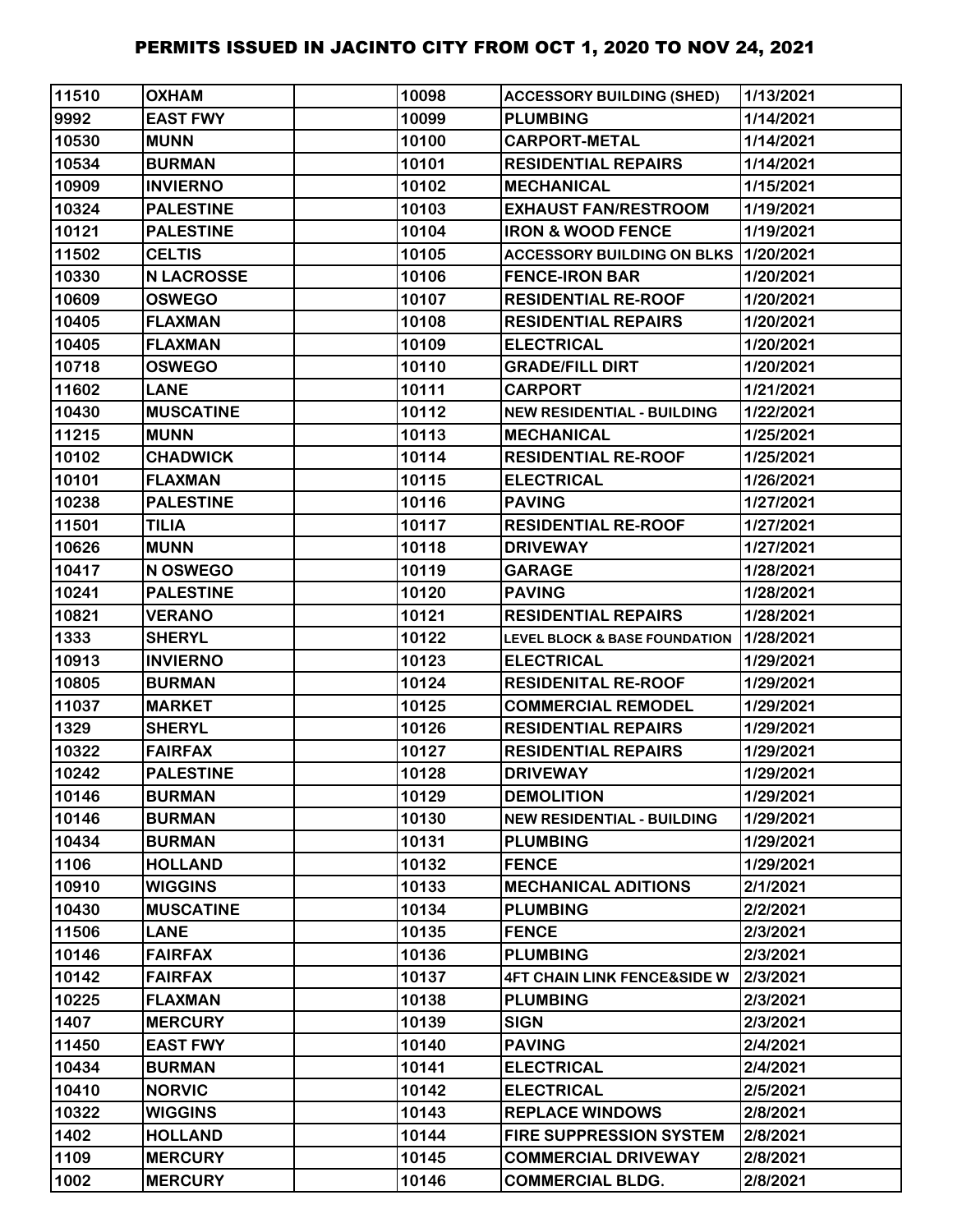| 10713 | <b>CHADWICK</b>   |     | 10147 | <b>PLUMBING</b>                     | 2/9/2021  |
|-------|-------------------|-----|-------|-------------------------------------|-----------|
| 10525 | <b>BURMAN</b>     |     | 10148 | NEW RESIDENTIAL - BUILDING 2/9/2021 |           |
| 10414 | <b>BURMAN</b>     |     | 10149 | <b>FENCE</b>                        | 2/9/2021  |
| 931   | <b>MERCURY</b>    |     | 10150 | <b>STUCCO SIDING</b>                | 2/9/2021  |
| 1710  | <b>BELIN</b>      |     | 10151 | <b>DRIVEWAY</b>                     | 2/10/2021 |
| 11102 | <b>EAST FWY</b>   | B   | 10152 | <b>ELECTRICAL</b>                   | 2/11/2021 |
| 10925 | <b>MUSCATINE</b>  |     | 10153 | SOLAR PANEL INSTALLATION 2/11/2021  |           |
| 10925 | <b>MUSCATINE</b>  |     | 10154 | <b>ELECTRICAL</b>                   | 2/11/2021 |
| 10110 | <b>NORVIC</b>     |     | 10155 | <b>RESIDENTIAL RE-ROOF</b>          | 2/11/2021 |
| 1406  | <b>HORATIO</b>    | 1/2 | 10156 | <b>ELECTRICAL</b>                   | 2/12/2021 |
| 10709 | <b>NORVIC</b>     |     | 10157 | <b>CARPORT</b>                      | 2/12/2021 |
| 10237 | <b>MARKET</b>     |     | 10158 | <b>FIRE SPRINKLER SYSTEM</b>        | 2/12/2021 |
| 1626  | <b>JENNIFER</b>   |     | 10159 | <b>CARPORT</b>                      | 2/12/2021 |
| 10634 | <b>CHADWICK</b>   |     | 10160 | <b>STORAGE BLDG, PORCH CARPORT</b>  | 2/19/2021 |
| 10620 | <b>OSWEGO</b>     |     | 10161 | <b>PLUMBING</b>                     | 2/19/2021 |
| 10341 | S OSWEGO          |     | 10162 | <b>PLUMBING</b>                     | 2/22/2021 |
| 10603 | <b>LACROSSE</b>   |     | 10163 | <b>PLUMBING</b>                     | 2/22/2021 |
| 10826 | <b>MUSCATINE</b>  |     | 10164 | <b>FENCE-WOOD</b>                   | 2/22/2021 |
| 11022 | <b>INVIERNO</b>   |     | 10165 | <b>PAVING</b>                       | 2/22/2021 |
| 10918 | <b>PALESTINE</b>  |     | 10166 | <b>PAVING</b>                       | 2/24/2021 |
| 10809 | <b>VERANO</b>     |     | 10167 | <b>ELECTRICAL</b>                   | 2/24/2021 |
| 10149 | <b>NORVIC</b>     |     | 10168 | <b>PLUMBING</b>                     | 2/24/2021 |
| 10121 | <b>FLAXMAN</b>    |     | 10169 | <b>PLUMBING</b>                     | 2/25/2021 |
| 10822 | <b>BURMAN</b>     |     | 10170 | <b>PLUMBING</b>                     | 2/25/2021 |
| 10422 | <b>S OSWEGO</b>   |     | 10171 | <b>RESIDENTIAL REPAIR</b>           | 2/25/2021 |
| 1713  | <b>CHAZEN</b>     |     | 10172 | <b>RESIDENTIAL RE-ROOF</b>          | 3/1/2021  |
| 10341 | <b>LANE</b>       |     | 10173 | <b>ELECTRICAL</b>                   | 3/1/2021  |
| 10433 | <b>CHADWICK</b>   |     | 10174 | <b>RESIDENTIAL RE-ROOF</b>          | 3/1/2021  |
| 10934 | <b>LANE</b>       |     | 10175 | <b>RESIDENTIAL REPAIR</b>           | 3/1/2021  |
| 10825 | <b>INVIERNO</b>   |     | 10176 | <b>ELECTRICAL</b>                   | 3/2/2021  |
| 10134 | <b>PALESTINE</b>  |     | 10177 | <b>RESIDENTIAL REPAIR</b>           | 3/2/2021  |
| 10110 | <b>PILLOT</b>     |     | 10178 | <b>DRIVEWAY</b>                     | 3/2/2021  |
| 10341 | <b>SOSWEGO</b>    |     | 10179 | <b>PLUMBING</b>                     | 3/2/2021  |
| 10822 | <b>BURMAN</b>     |     | 10180 | <b>HOUSE DEMOLITION</b>             | 3/2/2021  |
| 1109  | <b>SIESTA</b>     |     | 10181 | <b>ELECTRICAL</b>                   | 3/3/2021  |
| 1114  | <b>DACUS</b>      |     | 10182 | <b>PORCH &amp; RES. REPAIRS</b>     | 3/3/2021  |
| 10146 | <b>BURMAN</b>     |     | 10183 | <b>WATER &amp; SEWER DISCONNECT</b> | 3/4/2021  |
| 11602 | <b>LANE</b>       |     | 10184 | <b>DRIVEWAY AND PAVING</b>          | 3/4/2021  |
| 10222 | <b>FAIRFAX</b>    |     | 10186 | <b>PLUMBING</b>                     | 3/4/2021  |
| 11450 | <b>EAST FWY</b>   |     | 10187 | <b>ELECTRICAL</b>                   | 3/5/2021  |
| 1705  | <b>SERPENTINE</b> |     | 10188 | <b>FENCE</b>                        | 3/5/2021  |
| 931   | <b>MERCURY</b>    |     | 10189 | <b>DRIVEWAY</b>                     | 3/5/2021  |
| 10313 | <b>CHADWICK</b>   |     | 10190 | <b>DRIVEWAY</b>                     | 3/5/2021  |
| 10922 | <b>LACROSSE</b>   |     | 10191 | <b>DRIVEWAY</b>                     | 3/5/2021  |
| 11605 | <b>LANE</b>       |     | 10192 | <b>FENCE</b>                        | 3/5/2021  |
| 10925 | <b>MUSCATINE</b>  |     | 10193 | <b>ELECTRICAL</b>                   | 3/8/2021  |
| 10209 | <b>CHADWICK</b>   |     | 10194 | <b>PAVING</b>                       | 3/8/2021  |
| 10346 | <b>MUNN</b>       |     | 10195 | <b>METAL CARPORT</b>                | 3/8/2021  |
| 10614 | <b>MUSCATINE</b>  |     | 10196 | <b>DRIVEWAY</b>                     | 3/8/2021  |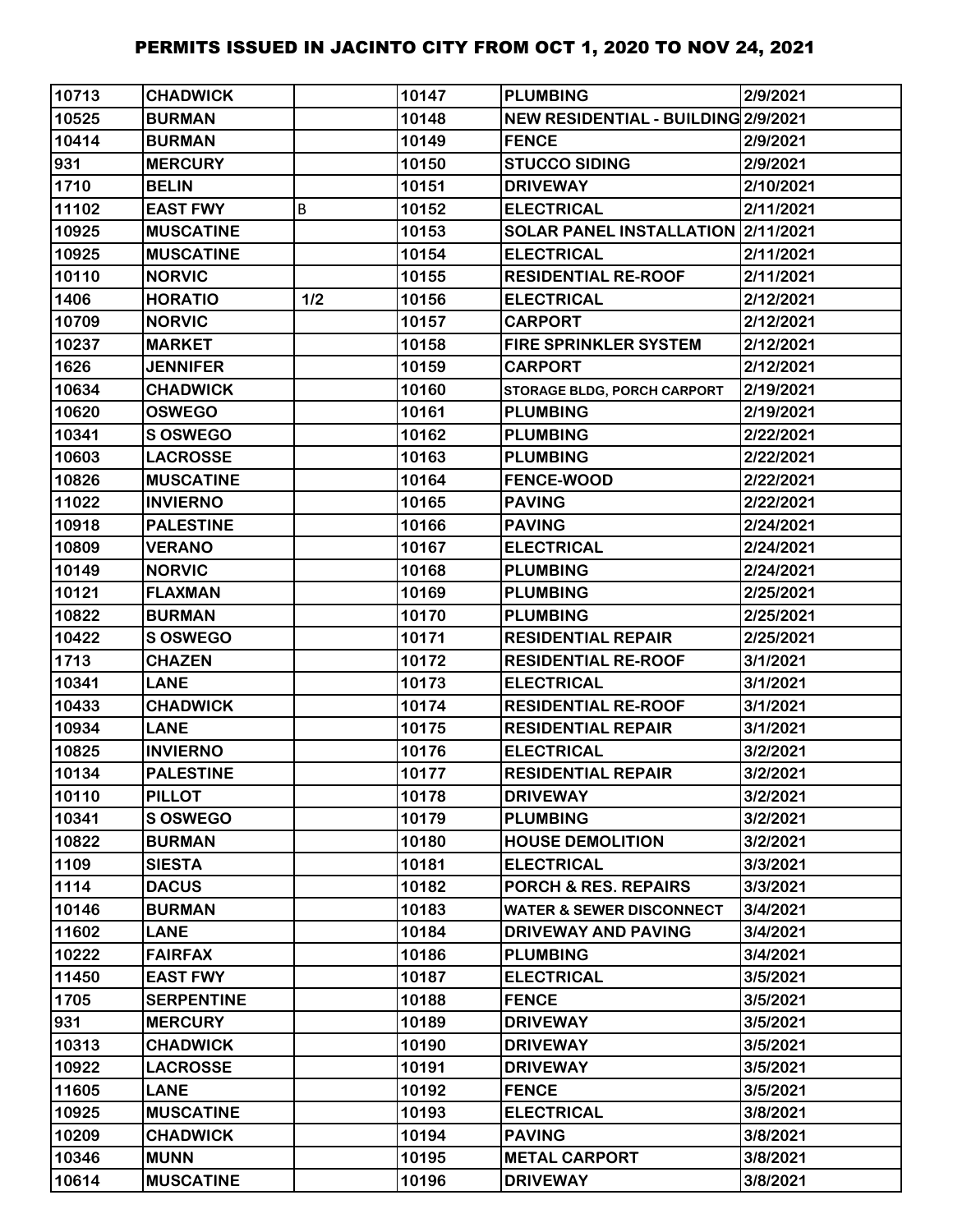| 10913 | <b>OSWEGO</b>     | 10197 | <b>PLUMBING</b>                        | 3/8/2021  |
|-------|-------------------|-------|----------------------------------------|-----------|
| 11505 | <b>OGLESBY</b>    | 10198 | <b>RESIDENTIAL ADD.</b>                | 3/10/2021 |
| 9990  | <b>EAST FWY</b>   | 10199 | <b>PLUMBING FIRE LI</b>                | 3/10/2021 |
| 9990  | <b>EAST FWY</b>   | 10200 | <b>PLUMBING</b>                        | 3/10/2021 |
| 10346 | <b>CHADWICK</b>   | 10201 | <b>FENCE</b>                           | 3/10/2021 |
| 10102 | <b>BURMAN</b>     | 10202 | <b>PLUMBING</b>                        | 3/11/2021 |
| 10134 | <b>BURMAN</b>     | 10203 | <b>DRIVEWAY</b>                        | 3/11/2021 |
| 1506  | <b>CHESTON</b>    | 10204 | <b>NEW RESIDENTIAL</b>                 | 3/11/2021 |
| 10906 | <b>FLAXMAN</b>    | 10205 | <b>REPLACE SIDING &amp;</b>            | 3/12/2021 |
| 10620 | <b>OSWEGO</b>     | 10206 | <b>RES. REP.-DAMAGE</b>                | 3/12/2021 |
| 11519 | <b>MARKET ST</b>  | 10207 | 6' FENCE                               | 3/12/2021 |
| 10614 | <b>MUSCATINE</b>  | 10208 | <b>DRIVEWAY AND SIDEWALK</b>           | 3/12/2021 |
| 10137 | <b>CHADWICK</b>   | 10209 | <b>PAVING</b>                          | 3/12/2021 |
| 10410 | <b>N LACROSSE</b> | 10210 | <b>RESIDENTIAL REPAIRS-SIDING</b>      | 3/15/2021 |
| 10245 | <b>FLAXMAN</b>    | 10211 | ACCESSORY BUILDING-SHED ON 3/15/2021   |           |
| 10910 | <b>FLAXMAN</b>    | 10212 | REPLACE SIDING AND WINDOWS 3/16/2021   |           |
| 10417 | S OSWEGO          | 10213 | CARPORT                                | 3/16/2021 |
| 10626 | <b>CHADWICK</b>   | 10214 | <b>RESIDENTIAL REPAIRS</b>             | 3/16/2021 |
| 931   | <b>MERCURY</b>    | 10215 | <b>COMMERCIAL DRIVEWAY ON DACU</b>     | 3/16/2021 |
| 10620 | <b>OSWEGO</b>     | 10216 | <b>PLUMBING</b>                        | 3/16/2021 |
| 10925 | <b>WIGGINS</b>    | 10217 | <b>PLUMBING</b>                        | 3/17/2021 |
| 10338 | <b>MUNN</b>       | 10218 | <b>DRIVEWAY</b>                        | 3/17/2021 |
| 10602 | <b>FAIRFAX</b>    | 10219 | <b>RESD REPAIRS- SIDING&amp; WINDO</b> | 3/17/2021 |
| 10413 | <b>CHADWICK</b>   | 10220 | <b>REROOF OF GARAGE</b>                | 3/18/2021 |
| 11519 | <b>MARKET ST</b>  | 10221 | <b>MECHANICAL</b>                      | 3/19/2021 |
| 10118 | <b>CHADWICK</b>   | 10222 | <b>FENCE</b>                           | 3/19/2021 |
| 10426 | <b>PALESTINE</b>  | 10223 | <b>RESIDENTIAL REPAIRS</b>             | 3/19/2021 |
| 1533  | <b>JENNIFER</b>   | 10224 | <b>RESIDENTIAL REPAIRS</b>             | 3/19/2021 |
| 1618  | <b>JENNIFER</b>   | 10225 | <b>RESIDENTIAL REPAIRS</b>             | 3/22/2021 |
| 10341 | <b>S OSWEGO</b>   | 10226 | <b>ELECTRICAL</b>                      | 3/22/2021 |
| 1521  | <b>SERPENTINE</b> | 10227 | <b>PLUMBING</b>                        | 3/22/2021 |
| 11510 | <b>OXHAM</b>      | 10228 | <b>ELECTRICAL</b>                      | 3/22/2021 |
| 10509 | <b>LANE</b>       | 10229 | <b>FENCE-METAL</b>                     | 3/23/2021 |
| 11026 | <b>MUSCATINE</b>  | 10230 | <b>RESIDENTIAL REPAIRS</b>             | 3/23/2021 |
| 10626 | <b>GARBER</b>     | 10231 | <b>DRIVEWAY</b>                        | 3/24/2021 |
| 10934 | <b>OSWEGO</b>     | 10232 | <b>PAVING</b>                          | 3/24/2021 |
| 1613  | <b>CASPERSON</b>  | 10233 | <b>RESIDENTIAL REPAIRS-WINDOWS</b>     | 3/25/2021 |
| 10121 | <b>CHADWICK</b>   | 10234 | <b>RESIDENTIAL REPAIRS-WINDOWS</b>     | 3/25/2021 |
| 10229 | <b>NORVIC</b>     | 10235 | <b>PLUMBING</b>                        | 3/25/2021 |
| 10205 | <b>CHADWICK</b>   | 10236 | <b>ELECTRICAL</b>                      | 3/26/2021 |
| 10146 | <b>BURMAN</b>     | 10237 | <b>PLUMBING</b>                        | 3/29/2021 |
| 11026 | <b>LACROSSE</b>   | 10238 | <b>RESIDENTIAL RE-ROOF</b>             | 3/29/2021 |
| 11602 | <b>NAHXO</b>      | 10239 | <b>PAVING</b>                          | 3/29/2021 |
| 1709  | <b>CASPERSON</b>  | 10240 | <b>ACCESSORY BUILDING-SHED</b>         | 3/30/2021 |
| 1709  | <b>CASPERSON</b>  | 10241 | <b>MECHANICAL</b>                      | 3/30/2021 |
| 11505 | <b>NAHXO</b>      | 10242 | <b>CARPORT</b>                         | 3/30/2021 |
| 10122 | <b>PALESTINE</b>  | 10243 | <b>RESIDENTIAL RE-ROOF</b>             | 3/30/2021 |
| 1109  | <b>MERCURY</b>    | 10244 | <b>FENCE</b>                           | 3/30/2021 |
| 10238 | <b>NORVIC</b>     | 10245 | <b>REPLACE SIDING</b>                  | 3/31/2021 |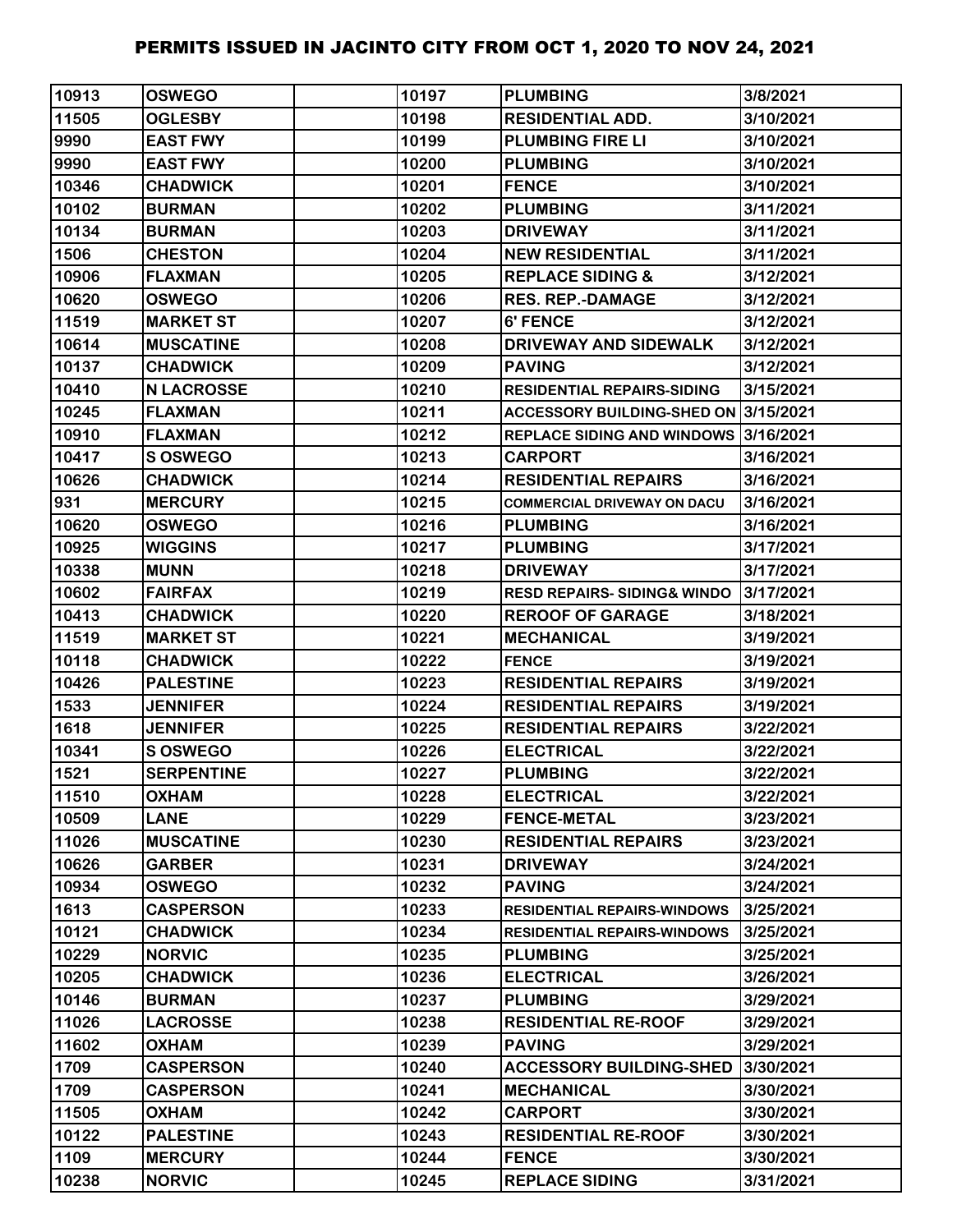| 10706 | <b>LANE</b>      |                   | 10246 | <b>DRIVEWAY</b>                           | 4/1/2021  |
|-------|------------------|-------------------|-------|-------------------------------------------|-----------|
| 10617 | <b>MUSCATINE</b> |                   | 10247 | <b>BLOCK AND BASE LEVEL</b>               | 4/1/2021  |
| 1713  | <b>CASPERSON</b> |                   | 10248 | <b>DRIVEWAY</b>                           | 4/1/2021  |
| 10310 | <b>WIGGINS</b>   |                   | 10249 | <b>PAVING</b>                             | 4/1/2021  |
| 11519 | <b>MARKET ST</b> |                   | 10250 | <b>PLUMBING</b>                           | 4/5/2021  |
| 11001 | <b>MUSCATINE</b> |                   | 10251 | <b>ELECTRICAL</b>                         | 4/5/2021  |
| 11005 | <b>MUSCATINE</b> |                   | 10252 | <b>ELECTRICAL</b>                         | 4/5/2021  |
| 1610  | <b>CASPERSON</b> |                   | 10253 | <b>DRIVEWAY</b>                           | 4/5/2021  |
| 10602 | <b>WIGGINS</b>   |                   | 10254 | <b>FENCE AND REPLACE SIDING 14/6/2021</b> |           |
| 1702  | <b>CHESTON</b>   |                   | 10255 | <b>REROOF</b>                             | 4/6/2021  |
| 10505 | <b>CHADWICK</b>  |                   | 10256 | <b>DRIVEWAY</b>                           | 4/6/2021  |
| 10314 | <b>EAST FWY</b>  |                   | 10257 | <b>ELECTRICAL</b>                         | 4/6/2021  |
| 11510 | <b>FLAXMAN</b>   |                   | 10258 | <b>PLUMBING</b>                           | 4/6/2021  |
| 10802 | <b>MUSCATINE</b> |                   | 10259 | <b>DRIVEWAY</b>                           | 4/7/2021  |
| 10241 | <b>PALESTINE</b> |                   | 10260 | <b>RESIDENTIAL REPAIRS</b>                | 4/7/2021  |
| 10121 | <b>CHADWICK</b>  |                   | 10261 | <b>RES-REMODEL</b>                        | 4/8/2021  |
| 1626  | <b>JENNIFER</b>  |                   | 10263 | <b>ELECTRICAL</b>                         | 4/8/2021  |
| 10521 | <b>NORVIC</b>    |                   | 10264 | <b>FOUNDATION LEVEL</b>                   | 4/9/2021  |
| 10117 | <b>RUMAR</b>     |                   | 10265 | <b>ACCESSORY BLDG</b>                     | 4/9/2021  |
| 10930 | <b>BURMAN</b>    |                   | 10266 | <b>FENCE</b>                              | 4/9/2021  |
| 10510 | <b>WIGGINS</b>   |                   | 10267 | <b>RESIDENTIAL REPAIRS</b>                | 4/9/2021  |
| 10425 | <b>WIGGINS</b>   |                   | 10268 | <b>FENCE</b>                              | 4/9/2021  |
| 1709  | <b>CASPERSON</b> |                   | 10269 | <b>ELECTRICAL</b>                         | 4/12/2021 |
| 10606 | <b>WIGGINS</b>   |                   | 10270 | <b>DRIVEWAY</b>                           | 4/12/2021 |
| 1702  | <b>JENNIFER</b>  |                   | 10271 | <b>PLUMBING</b>                           | 4/12/2021 |
| 10405 | <b>MUSCATINE</b> |                   | 10272 | <b>WOOD FENCE</b>                         | 4/12/2021 |
| 10629 | <b>FLAXMAN</b>   |                   | 10273 | <b>SHED REPAIRS</b>                       | 4/12/2021 |
| 10205 | <b>PILLOT</b>    |                   | 10274 | <b>CHAINLINK &amp; WOOD FENCE</b>         | 4/12/2021 |
| 10138 | <b>PILLOT</b>    |                   | 10275 | <b>DRIVEWAY</b>                           | 4/13/2021 |
| 10425 | <b>BURMAN</b>    |                   | 10276 | <b>DRIVEWAY</b>                           | 4/13/2021 |
| 1606  | <b>JENNIFER</b>  |                   | 10277 | <b>REROOF</b>                             | 4/13/2021 |
| 10511 | <b>LACROSSE</b>  |                   | 10278 | <b>COMM. REMODEL</b>                      | 4/14/2021 |
| 10511 | <b>LACROSSE</b>  | TB1685-33/3410279 |       | <b>COMM. REMODEL</b>                      | 4/14/2021 |
| 10511 | <b>LACROSSE</b>  | TB1685-33/3410280 |       | <b>COMM. REMODEL</b>                      | 4/14/2021 |
| 10511 | <b>LACROSSE</b>  | TB272-31/32 10281 |       | <b>COMM. REMODEL</b>                      | 4/14/2021 |
| 10511 | <b>LACROSSE</b>  | TB272-31/32 10282 |       | <b>COMM. REMODEL</b>                      | 4/14/2021 |
| 10511 | <b>LACROSSE</b>  | TB243-29/30 10283 |       | <b>COMM. REMODEL</b>                      | 4/14/2021 |
| 10511 | <b>LACROSSE</b>  | TB243-29/30 10284 |       | <b>COMM. REMODEL</b>                      | 4/14/2021 |
| 10511 | <b>LACROSSE</b>  |                   | 10285 | <b>COMM. REMODEL</b>                      | 4/14/2021 |
| 10511 | <b>LACROSSE</b>  | 27/28             | 10286 | <b>COMM. REMODEL</b>                      | 4/14/2021 |
| 10511 | <b>LACROSSE</b>  | TB900-26          | 10287 | <b>COMM. REMODEL</b>                      | 4/14/2021 |
| 10511 | <b>LACROSSE</b>  | TB900-26          | 10288 | <b>COMM. REMODEL</b>                      | 4/14/2021 |
| 10511 | <b>LACROSSE</b>  | TB2457-39/4010289 |       | <b>COMM. REMODEL</b>                      | 4/14/2021 |
| 10918 | <b>VERANO</b>    |                   | 10290 | <b>REROOF</b>                             | 4/15/2021 |
| 10905 | <b>VERANO</b>    |                   | 10291 | <b>METAL CARPORT</b>                      | 4/15/2021 |
| 11515 | <b>MARKET</b>    |                   | 10292 | <b>MECHANICAL</b>                         | 4/15/2021 |
| 1610  | <b>BURMAN</b>    |                   | 10293 | <b>RES.REPAIRS</b>                        | 4/15/2021 |
| 1317  | <b>BELIN</b>     |                   | 10294 | <b>INGROUND POOL</b>                      | 4/16/2021 |
| 10201 | <b>FLAXMAN</b>   |                   | 10295 | <b>WOOD-FENCE</b>                         | 4/16/2021 |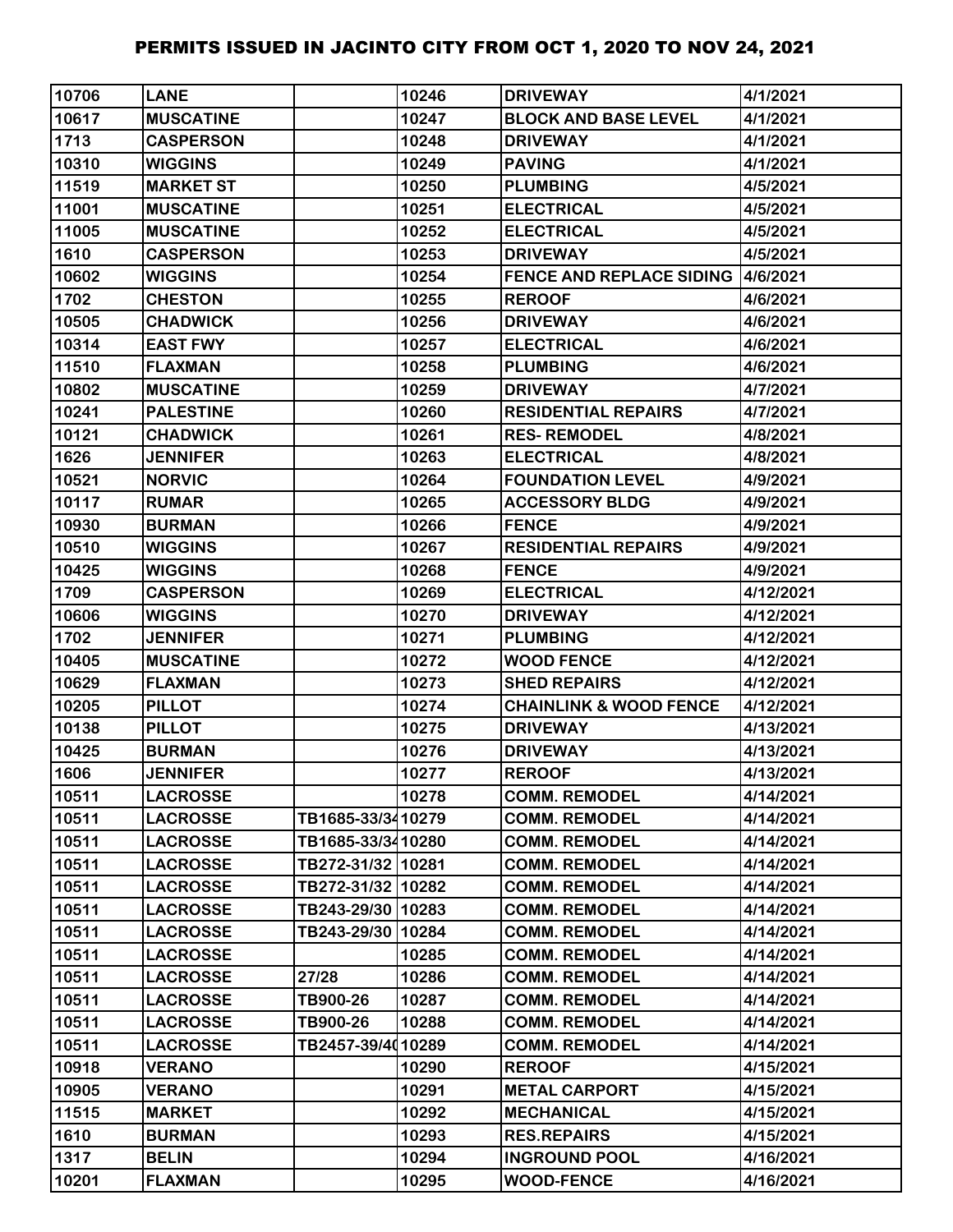| 10714 | <b>PILLOT</b>    | 10296 | <b>WOOD FENCE</b>                   | 4/16/2021 |
|-------|------------------|-------|-------------------------------------|-----------|
| 10118 | <b>WIGGINS</b>   | 10297 | <b>RES.REPAIRS</b>                  | 4/19/2021 |
| 10213 | <b>NORVIC</b>    | 10298 | <b>PLUMBING</b>                     | 4/19/2021 |
| 1335  | <b>HORATIO</b>   | 10299 | <b>DEMO.SHED</b>                    | 4/19/2021 |
| 1734  | <b>BELIN</b>     | 10300 | <b>DRIVEWAY</b>                     | 4/20/2021 |
| 1717  | <b>JENNIFER</b>  | 10302 | PATIO, ROOF DECK STRUCTUH4/20/2021  |           |
| 1506  | <b>CHESTON</b>   | 10303 | <b>PLUMBING</b>                     | 4/21/2021 |
| 10146 | <b>BURMAN</b>    | 10304 | <b>MECHANICAL</b>                   | 4/21/2021 |
| 10202 | <b>PALESTINE</b> | 10305 | <b>FENCE</b>                        | 4/21/2021 |
| 10330 | <b>MUNN</b>      | 10306 | <b>RESIDENTIAL RE-ROOF</b>          | 4/21/2021 |
| 10409 | <b>BURMAN</b>    | 10307 | <b>PLUMBING</b>                     | 4/22/2021 |
| 11502 | <b>CELTIS</b>    | 10308 | <b>DRIVEWAY</b>                     | 4/23/2021 |
| 1526  | <b>BELIN</b>     | 10309 | <b>DRIVEWAY</b>                     | 4/23/2021 |
| 10146 | <b>BURMAN</b>    | 10310 | <b>ELECTRICAL</b>                   | 4/23/2021 |
| 1702  | <b>JENNIFER</b>  | 10311 | <b>MECHANICAL</b>                   | 4/23/2021 |
| 10441 | N OSWEGO         | 10312 | <b>REPLACE SIDING &amp; TRIM</b>    | 4/23/2021 |
| 11020 | <b>BURMAN</b>    | 10313 | <b>PLUMBING</b>                     | 4/27/2021 |
| 10122 | <b>BURMAN</b>    | 10315 | <b>RESIDENTIAL RE-ROOF</b>          | 4/27/2021 |
| 921   | <b>AKRON</b>     | 10316 | <b>RIGHT OF WAY</b>                 | 4/27/2021 |
| 11519 | <b>MARKET ST</b> | 10317 | <b>RIGHT OF WAY</b>                 | 4/27/2021 |
| 10401 | <b>MUNN</b>      | 10318 | <b>RESIDENTIAL RE-ROOF</b>          | 4/27/2021 |
| 11519 | <b>MARKET ST</b> | 10319 | <b>PLUMBING</b>                     | 4/29/2021 |
| 10409 | <b>BURMAN</b>    | 10320 | <b>DEMOLITION</b>                   | 4/29/2021 |
| 931   | <b>MERCURY</b>   | 10321 | <b>COMMERCIAL REMODEL</b>           | 5/3/2021  |
| 11602 | <b>SEAGRAM</b>   | 10322 | RES.REP.(ROOF & B.PORCH FI5/3/2021  |           |
| 11505 | <b>OXHAM</b>     | 10323 | <b>DRIVEWAY, PAVING &amp; GATE</b>  | 5/3/2021  |
| 10237 | <b>MARKET</b>    | 10324 | <b>PLUMBING</b>                     | 5/4/2021  |
| 1625  | <b>JENNIFER</b>  | 10325 | <b>PLUMBING</b>                     | 5/4/2021  |
| 1506  | <b>CHESTON</b>   | 10326 | <b>MECHANICAL</b>                   | 5/4/2021  |
| 10529 | <b>LACROSSE</b>  | 10327 | <b>ELECTRICAL</b>                   | 5/4/2021  |
| 1434  | <b>HORATIO</b>   | 10328 | <b>PLUMBING</b>                     | 5/4/2021  |
| 10425 | <b>CHADWICK</b>  | 10329 | <b>DRIVEWAY</b>                     | 5/4/2021  |
| 10606 | <b>WIGGINS</b>   | 10330 | <b>FENCE</b>                        | 5/4/2021  |
| 10938 | <b>LACROSSE</b>  | 10331 | <b>RESIDENTIAL - REMODEL</b>        | 5/5/2021  |
| 10638 | <b>FAIRFAX</b>   | 10332 | <b>FENCE-WOOD</b>                   | 5/5/2021  |
| 10702 | <b>NORVIC</b>    | 10333 | <b>REROOF</b>                       | 5/6/2021  |
| 10201 | <b>PALESTINE</b> | 10334 | <b>RESIDENTIAL REPAIRS</b>          | 5/6/2021  |
| 10706 | <b>FLAXMAN</b>   | 10335 | <b>PAVING</b>                       | 5/6/2021  |
| 11030 | <b>VERANO</b>    | 10336 | <b>RESIDENTIAL RE-ROOF</b>          | 5/6/2021  |
| 10505 | <b>PALESTINE</b> | 10337 | <b>FENCE &amp; GATE</b>             | 5/6/2021  |
| 10319 | <b>PALESTINE</b> | 10338 | COM REMODEL-REROOF & PAINT 5/7/2021 |           |
| 1426  | <b>HORATIO</b>   | 10339 | <b>DEMOLITION-SHED</b>              | 5/7/2021  |
| 10534 | <b>PALESTINE</b> | 10340 | <b>FENCE-GATE</b>                   | 5/7/2021  |
| 10610 | <b>BURMAN</b>    | 10341 | RES. ADDITION(BEDROOM-ON SL         | 5/11/2021 |
| 1506  | <b>CHESTON</b>   | 10342 | <b>ELECTRICAL</b>                   | 5/11/2021 |
| 11505 | <b>OGLESBY</b>   | 10343 | <b>ELECTRICAL</b>                   | 5/11/2021 |
| 10714 | <b>GARBER LN</b> | 10344 | <b>NEW WINDOWS</b>                  | 5/12/2021 |
| 10102 | <b>FAIRFAX</b>   | 10345 | <b>ACCESSORY BUILDING</b>           | 5/12/2021 |
| 10434 | <b>PILLOT</b>    | 10346 | <b>ELECTRICAL</b>                   | 5/13/2021 |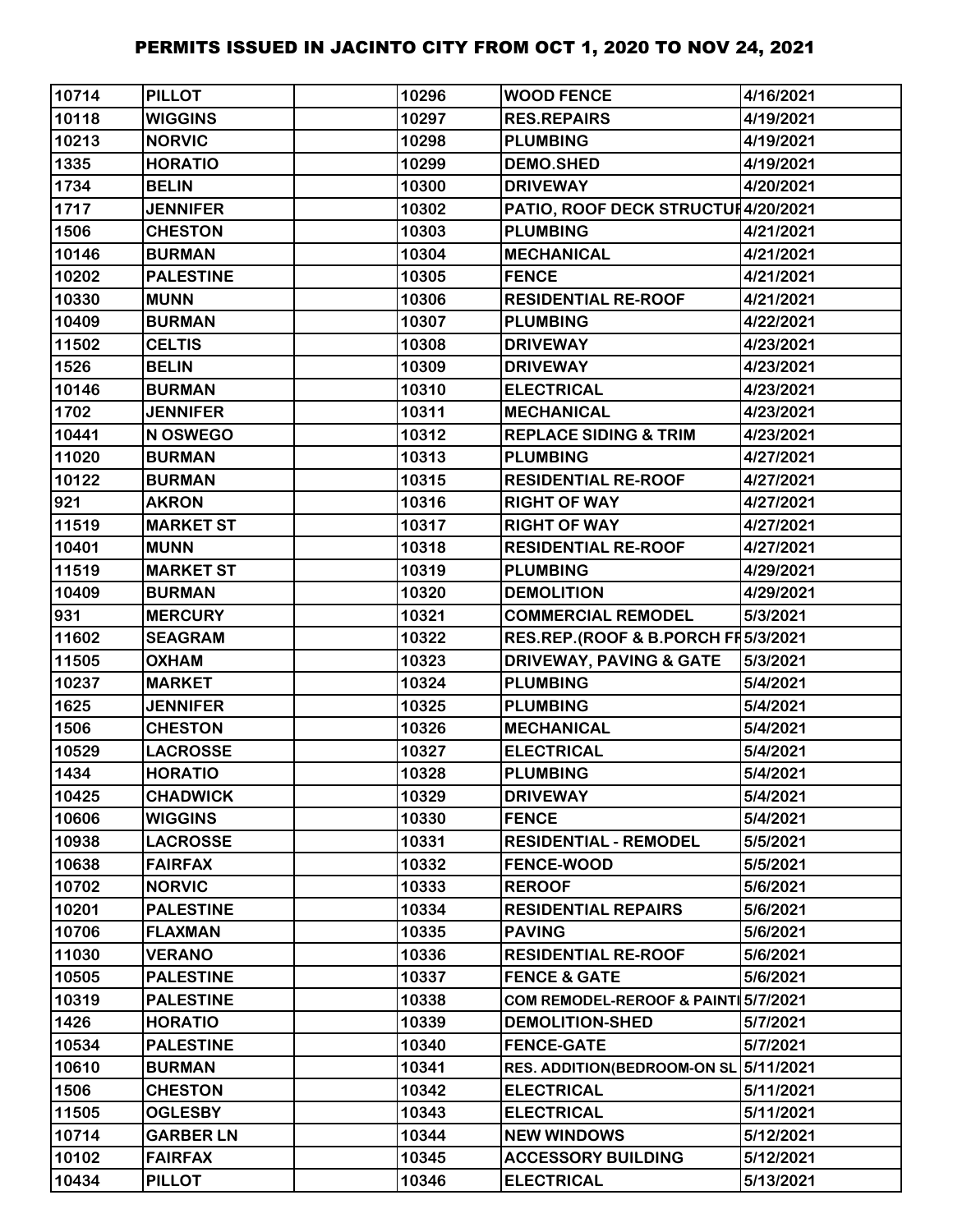| 10918           | <b>FLAXMAN</b>    | 10347 | <b>4FT TALL PICKET FENCE</b>             | 5/13/2021 |
|-----------------|-------------------|-------|------------------------------------------|-----------|
| 10345           | <b>N LACROSSE</b> | 10348 | <b>RESIDENTIAL RE-ROOF</b>               | 5/13/2021 |
| 10237           | <b>MARKET</b>     | 10349 | <b>MECHANICAL</b>                        | 5/14/2021 |
| 1702            | <b>JENNIFER</b>   | 10350 | <b>DRIVEWAY</b>                          | 5/14/2021 |
| 11518           | <b>CELTIS</b>     | 10351 | <b>PLUMBING</b>                          | 5/14/2021 |
| 10209           | <b>RUMAR</b>      | 10352 | <b>GAZEBO</b>                            | 5/14/2021 |
| 11009           | <b>WIGGINS</b>    | 10353 | <b>PLUMBING</b>                          | 5/17/2021 |
| 10433           | <b>LANE</b>       | 10354 | <b>LEVEL BLOCK &amp; BASE FOUNDATION</b> | 5/17/2021 |
| 10501           | <b>WIGGINS</b>    | 10355 | <b>RESIDENTIAL RE-ROOF</b>               | 5/17/2021 |
| 10824           | <b>INVIERNO</b>   | 10356 | <b>LEVEL BLK &amp; BASE AND ADDITION</b> | 5/17/2021 |
| 10510           | <b>CHADWICK</b>   | 10357 | <b>DRIVEWAY</b>                          | 5/18/2021 |
| 10345           | <b>LANE</b>       | 10358 | <b>RESIDENTIAL ADDITION</b>              | 5/18/2021 |
| 10533           | <b>BURMAN</b>     | 10359 | <b>FENCE &amp; RESIDENTIAL REPAIRS</b>   | 5/18/2021 |
| 11013           | <b>VERANO</b>     | 10360 | <b>LEVEL BLK &amp; BASE AND RE-ROOF</b>  | 5/18/2021 |
| 10909           | <b>OSWEGO</b>     | 10361 | <b>RESIDENTIAL REPAIRS</b>               | 5/18/2021 |
| 1705            | <b>SERPENTINE</b> | 10362 | <b>GENERATOR</b>                         | 5/19/2021 |
| 1705            | <b>SERPENTINE</b> | 10363 | <b>ELECTRICAL</b>                        | 5/19/2021 |
| 1705            | <b>SERPENTINE</b> | 10364 | <b>PLUMBING</b>                          | 5/19/2021 |
| 10225           | <b>MUNN</b>       | 10365 | <b>WOOD FENCE</b>                        | 5/20/2021 |
| 10517           | <b>CHADWICK</b>   | 10366 | <b>RESIDENTIAL RE-ROOF</b>               | 5/19/2021 |
| 1317            | <b>BELIN</b>      | 10367 | <b>PLUMBING</b>                          | 5/20/2021 |
| 11513           | <b>SEAGRAM</b>    | 10368 | <b>ACCESORY BUILDING</b>                 | 5/21/2021 |
| 10337           | <b>PILLOT</b>     | 10369 | <b>PAVING</b>                            | 5/21/2021 |
| 1627            | <b>CHAZEN</b>     | 10370 | <b>RESIDENTIAL RE-ROOF</b>               | 5/21/2021 |
| 10510           | <b>FLAXMAN</b>    | 10371 | <b>FENCE</b>                             | 5/21/2021 |
| 10909           | <b>INVIERNO</b>   | 10372 | <b>RESIDENTIAL RE-ROOF</b>               | 6/4/2021  |
| 10727           | <b>MUNN</b>       | 10373 | <b>DRIVEWAY</b>                          | 5/25/2021 |
| 10402           | <b>FLAXMAN</b>    | 10374 | <b>RES.REP (WINDOWS)</b>                 | 5/26/2021 |
| SC <sub>2</sub> | <b>BURMAN</b>     | 10375 | <b>ELECTRICAL</b>                        | 5/26/2021 |
| 10117           | <b>LANE</b>       | 10376 | <b>RES.REM.(SOLAR PANELS)</b>            | 5/26/2021 |
| 10117           | <b>LANE</b>       | 10377 | <b>ELECTRICAL</b>                        | 5/26/2021 |
| 10425           | <b>PILLOT</b>     | 10378 | <b>REROOF</b>                            | 5/26/2021 |
| 10346           | <b>MUNN</b>       | 10379 | <b>REROOF</b>                            | 5/26/2021 |
| 1022            | <b>AKRON</b>      | 10380 | <b>REROOF</b>                            | 5/26/2021 |
| 10922           | <b>LACROSSE</b>   | 10381 | <b>DRIVEWAY</b>                          | 5/27/2021 |
| 10713           | <b>FAIRFAX</b>    | 10382 | <b>ELECTRICAL</b>                        | 5/28/2021 |
| 1406            | <b>BELIN</b>      | 10383 | <b>GENERATOR</b>                         | 5/28/2021 |
| 1406            | <b>BELIN</b>      | 10384 | <b>ELECTRICAL</b>                        | 5/28/2021 |
| 1506            | <b>CHESTON</b>    | 10385 | <b>DRIVEWAY</b>                          | 5/28/2021 |
| 1701            | <b>CHAZEN</b>     | 10386 | PAVING(WALKWAY&PATIO)                    | 5/28/2021 |
| 10429           | <b>LANE</b>       | 10387 | <b>PLUMBING</b>                          | 5/28/2021 |
| 10702           | <b>BURMAN</b>     | 10388 | <b>REPLACE SIDING</b>                    | 6/1/2021  |
| 10502           | <b>PILLOT</b>     | 10389 | <b>DRIVEWAY</b>                          | 6/1/2021  |
| 1006            | <b>DACUS</b>      | 10390 | <b>PLUMBING</b>                          | 6/1/2021  |
| 10638           | <b>FAIRFAX</b>    | 10391 | <b>PAVING</b>                            | 6/1/2021  |
| 11419           | <b>MUNN</b>       | 10392 | <b>PLUMBING</b>                          | 6/2/2021  |
| 11030           | <b>VERANO</b>     | 10393 | <b>PATIO</b>                             | 6/2/2021  |
| 11037           | <b>MARKET</b>     | 10394 | <b>ELECTRICAL</b>                        | 6/3/2021  |
| 11618           | <b>SEAGRAM</b>    | 10395 | <b>DRIVEWAY</b>                          | 6/3/2021  |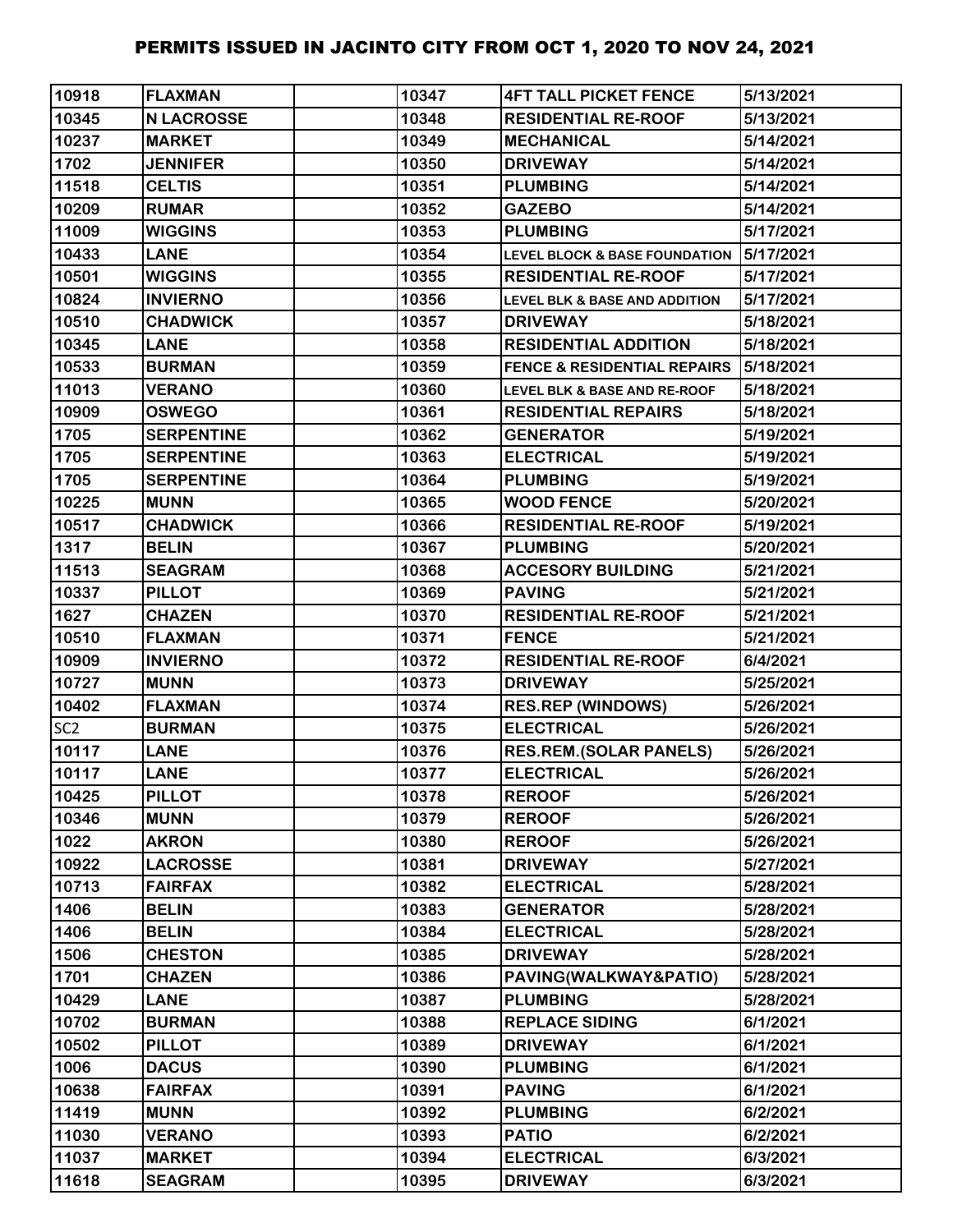| 11110 | <b>MUSCATINE</b>  |     | 10396 | <b>RESIDENTIAL REPAIRS</b>            | 6/3/2021  |
|-------|-------------------|-----|-------|---------------------------------------|-----------|
| 10533 | <b>WIGGINS</b>    |     | 10397 | <b>ELECTRICAL</b>                     | 6/4/2021  |
| 10533 | <b>WIGGINS</b>    |     | 10398 | SOLAR PANEL INSTALLATION 6/4/2021     |           |
| 10426 | <b>PALESTINE</b>  |     | 10399 | <b>GRADE/FILL DIRT</b>                | 6/4/2021  |
| 10213 | <b>BURMAN</b>     |     | 10400 | <b>ELECTRICAL</b>                     | 6/7/2021  |
| 11510 | <b>OXHAM</b>      |     | 10401 | <b>MECHANICAL</b>                     | 6/7/2021  |
| 1501  | <b>MERCURY</b>    |     | 10402 | <b>ELECTRICAL</b>                     | 6/7/2021  |
| 1006  | <b>DACUS</b>      |     | 10403 | <b>DEMOLITION-HOUSE</b>               | 6/8/2021  |
| 931   | <b>MERCURY</b>    | B   | 10404 | <b>ELECTRICAL</b>                     | 6/9/2021  |
| 931   | <b>MERCURY</b>    | А   | 10405 | ELECTRICAL #4124                      | 6/9/2021  |
| 10434 | <b>BURMAN</b>     |     | 10406 | <b>MECHANICAL</b>                     | 6/9/2021  |
| 10237 | <b>MARKET</b>     |     | 10407 | <b>PLUMBING 4" FIRE LINE</b>          | 6/9/2021  |
| 10309 | <b>PILLOT</b>     |     | 10408 | <b>PLUMBING</b>                       | 6/9/2021  |
| 10121 | <b>CHADWICK</b>   |     | 10409 | <b>ELECTRICAL</b>                     | 6/9/2021  |
| 10245 | <b>MUNN</b>       |     | 10410 | <b>DRIVEWAY</b>                       | 6/9/2021  |
| 1729  | <b>JENNIFER</b>   |     | 10411 | <b>REROOF AND REPAIR FENCE</b>        | 6/10/2021 |
| 10804 | <b>MUNN</b>       |     | 10412 | <b>ELECTRICAL</b>                     | 6/10/2021 |
| 1704  | <b>HOLLAND#1</b>  |     | 10413 | <b>GAS TEST</b>                       | 6/10/2021 |
| 10402 | <b>SLACROSSE</b>  |     | 10414 | <b>REROOF</b>                         | 6/10/2021 |
| 10329 | <b>NORVIC</b>     |     | 10415 | <b>PLUMBING</b>                       | 6/10/2021 |
| 10117 | <b>LANE</b>       |     | 10416 | <b>DRIVEWAY</b>                       | 6/10/2021 |
| 10334 | <b>N LACROSSE</b> |     | 10417 | <b>RESIDENTIAL REPAIRS</b>            | 6/10/2021 |
| 11211 | <b>MUNN</b>       |     | 10418 | <b>PAVING CRUSHED ASPHALT</b>         | 6/11/2021 |
| 10222 | <b>WIGGINS</b>    |     | 10419 | <b>RESIDENTIAL RE-ROOF</b>            | 6/14/2021 |
| 1522  | <b>CHESTON</b>    |     | 10420 | <b>RESIDENTIAL RE-ROOF</b>            | 6/14/2021 |
| 1501  | <b>SERPENTINE</b> |     | 10421 | <b>RESIDENTIAL RE-ROOF</b>            | 6/15/2021 |
| 10301 | <b>FAIRFAX</b>    |     | 10422 | <b>RESIDENTIAL RE-ROOF</b>            | 6/15/2021 |
| 1406  | <b>BELIN</b>      |     | 10423 | <b>PLUMBING</b>                       | 6/16/2021 |
| 10511 | <b>LACROSSE</b>   | 239 | 10424 | <b>ELECTRICAL</b>                     | 6/16/2021 |
| 10511 | <b>LACROSSE</b>   | 240 | 10425 | <b>ELECTRICAL</b>                     | 6/16/2021 |
| 10511 | <b>LACROSSE</b>   | 228 | 10426 | <b>ELECTRICAL</b>                     | 6/16/2021 |
| 10511 | <b>LACROSSE</b>   |     | 10427 | <b>ELECTRICAL</b>                     | 6/16/2021 |
| 11121 | <b>MARKET D</b>   |     | 10428 | <b>COMMERCIAL RE-ROOF</b>             | 6/16/2021 |
| 10337 | <b>BURMAN</b>     |     | 10429 | <b>FENCE</b>                          | 6/16/2021 |
| 10201 | <b>PALESTINE</b>  |     | 10430 | <b>ELECTRICAL</b>                     | 6/17/2021 |
| 10611 | <b>PALESTINE</b>  |     | 10431 | PARTIAL DEMOLITION BACK BLD 6/17/2021 |           |
| 10326 | <b>PALESTINE</b>  | В   | 10432 | <b>ELECTRICAL</b>                     | 6/17/2021 |
| 10209 | <b>RUMAR</b>      |     | 10433 | <b>WOOD SHED</b>                      | 6/18/2021 |
| 10102 | <b>NORVIC</b>     |     | 10434 | <b>RES.RE-ROOF</b>                    | 6/21/2021 |
| 10206 | <b>FLAXMAN</b>    |     | 10435 | <b>WOOD FENCE</b>                     | 6/21/2021 |
| 1611  | <b>JENNIFER</b>   |     | 10436 | <b>FENCE</b>                          | 6/21/2021 |
| 1418  | <b>JENNIFER</b>   |     | 10437 | <b>PLB</b>                            | 6/23/2021 |
| 10309 | <b>PILLOT</b>     |     | 10438 | <b>ELEC</b>                           | 6/23/2021 |
| 10610 | <b>BURMAN</b>     |     | 10439 | <b>PLB</b>                            | 6/24/2021 |
| 10613 | <b>FAIRFAX</b>    |     | 10440 | <b>LEVEL-BLK &amp; BASE</b>           | 6/25/2021 |
| 1418  | <b>HORATIO</b>    |     | 10441 | DRIVEWAY & METAL CARPORT 6/25/2021    |           |
| 10606 | <b>PILLOT</b>     |     | 10443 | <b>PAVING</b>                         | 6/25/2021 |
| 10630 | <b>FLAXMAN</b>    |     | 10444 | <b>PLB</b>                            | 6/25/2021 |
| 1113  | <b>SIESTA</b>     |     | 10445 | <b>PLB</b>                            | 6/25/2021 |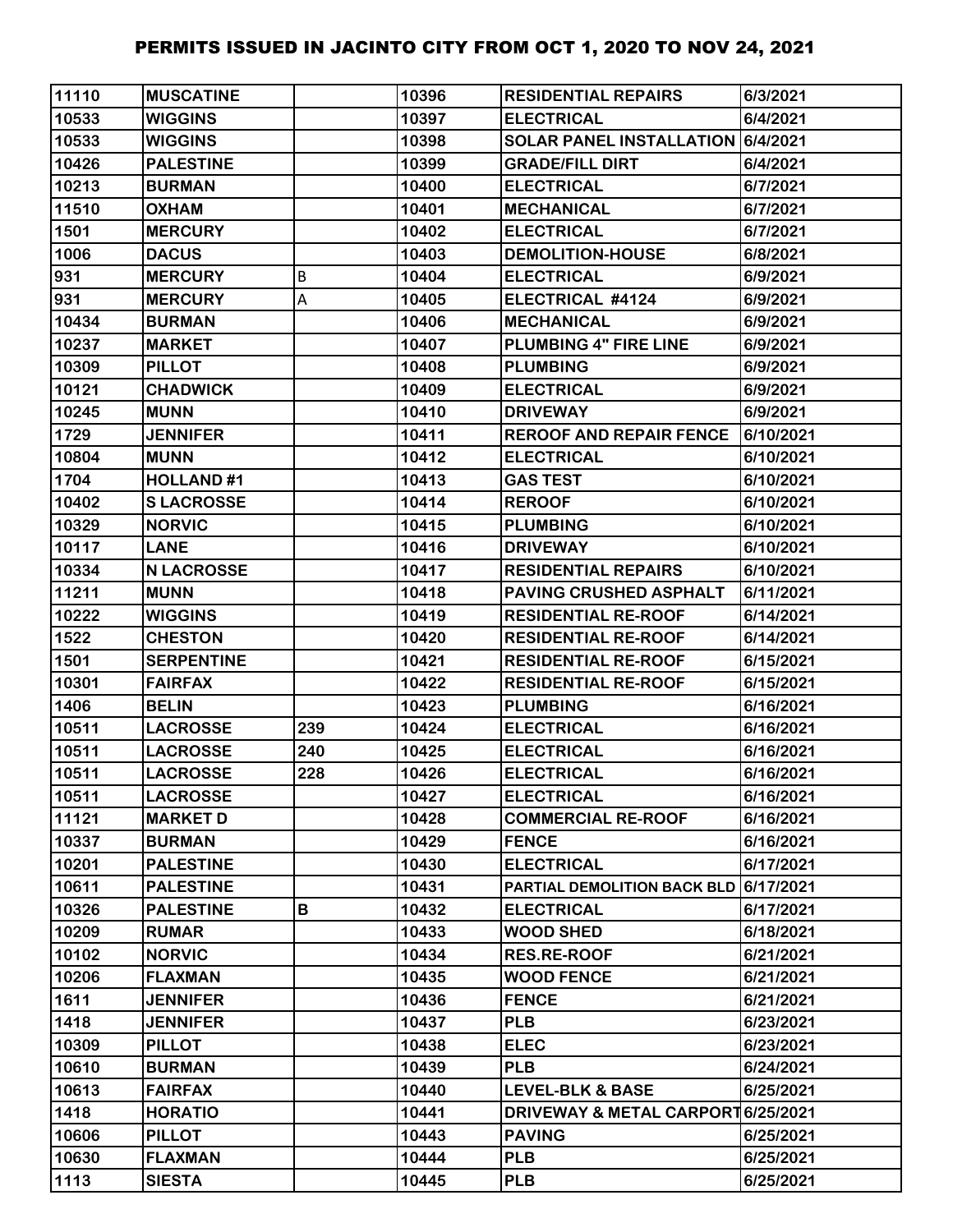| 10438 | <b>IMUSCATINE</b>   |   | 10446 | <b>PAVING</b>                                 | 6/25/2021 |
|-------|---------------------|---|-------|-----------------------------------------------|-----------|
| 10145 | <b>MUNN</b>         |   | 10447 | <b>WOOD FENCE</b>                             | 6/25/2021 |
| 10217 | <b>PILLOT</b>       |   | 10448 | <b>WOOD FENCE</b>                             | 6/25/2021 |
| 10430 | <b>MUSCATINE</b>    |   | 10449 | <b>MECHANICAL</b>                             | 6/25/2021 |
| 10617 | <b>FLAXMAN</b>      |   | 10450 | <b>RESIDENTIAL RE-ROOF</b>                    | 6/28/2021 |
| 9990  | <b>EAST FWY</b>     |   | 10451 | STORM DAMAGE DEMOLITION 6/29/2021             |           |
| 11030 | <b>VERANO</b>       |   | 10452 | <b>CARPORT</b>                                | 6/29/2021 |
| 10910 | <b>MUNN</b>         |   | 10453 | <b>ELECTRICAL</b>                             | 6/30/2021 |
| 10618 | <b>PILLOT</b>       |   | 10454 | <b>PAVING</b>                                 | 7/1/2021  |
| 10506 | <b>WIGGINS</b>      |   | 10455 | PORCH AND RES. RE-ROOF                        | 7/1/2021  |
| 10134 | <b>PILLOT</b>       |   | 10456 | <b>FENCE</b>                                  | 7/1/2021  |
| 1722  | <b>CHAZEN</b>       |   | 10457 | <b>REPAIR PORCH &amp; SHED</b>                | 7/1/2021  |
| 10309 | <b>PILLOT</b>       |   | 10458 | <b>DEMOLITION OF GARAGE</b>                   | 7/1/2021  |
| 10138 | <b>MUSCATINE</b>    |   | 10459 | <b>ELECTRICAL</b>                             | 7/2/2021  |
| 10911 | <b>MUNN</b>         |   | 10460 | <b>CARPORT</b>                                | 7/2/2021  |
| 10417 | N OSWEGO            |   | 10461 | <b>FENCE</b>                                  | 7/2/2021  |
| 10625 | <b>NORVIC</b>       |   | 10462 | <b>RESIDENTIAL REPAIRS</b>                    | 7/6/2021  |
| 10625 | <b>NORVIC</b>       |   | 10463 | <b>PLUMBING</b>                               | 7/6/2021  |
| 10314 | <b>FLAXMAN</b>      |   | 10464 | <b>RESIDENTIAL RE-ROOF</b>                    | 7/6/2021  |
| 9990  | <b>EAST FREEWAY</b> | C | 10465 | <b>ELECTRICAL</b>                             | 7/7/2021  |
| 9701  | <b>MARKET</b>       |   | 10466 | <b>ELECTRICAL</b>                             | 7/7/2021  |
| 10521 | <b>WIGGINS</b>      |   | 10467 | <b>REPLACE SIDING AND WINDOV 7/7/2021</b>     |           |
| 10129 | <b>FAIRFAX</b>      |   | 10468 | <b>RESIDENTIAL RE-ROOF</b>                    | 7/7/2021  |
| 10414 | <b>FLAXMAN</b>      |   | 10469 | <b>RESIDENTIAL RE-ROOF</b>                    | 7/7/2021  |
| 10414 | <b>SLACROSSE</b>    |   | 10470 | <b>RESIDENTIAL ADDITION &amp; POR7/7/2021</b> |           |
| 10733 | <b>BURMAN</b>       |   | 10471 | <b>PAVING</b>                                 | 7/8/2021  |
| 9990  | <b>EAST FWY</b>     | В | 10472 | <b>PLUMBING</b>                               | 7/8/2021  |
| 1317  | <b>SERPENTINE</b>   |   | 10473 | <b>RESIDENTIAL RE-ROOF</b>                    | 7/9/2021  |
| 10430 | <b>MUSCATINE</b>    |   | 10474 | <b>ELECTRICAL</b>                             | 7/9/2021  |
| 10430 | <b>PALESTINE</b>    |   | 10475 | <b>BRICK SIDING</b>                           | 7/9/2021  |
| 9990  | <b>EAST FWY</b>     |   | 10476 | <b>COMMERCIAL REMODEL</b>                     | 7/12/2021 |
| 10613 | <b>MUSCATINE</b>    |   | 10477 | <b>ELECTRICAL</b>                             | 7/12/2021 |
| 10309 | <b>PILLOT</b>       |   | 10478 | <b>FENCE</b>                                  | 7/12/2021 |
| 10941 | <b>VERANO</b>       |   | 10479 | <b>REROOF</b>                                 | 7/13/2021 |
| 11618 | <b>SEAGRAM</b>      |   | 10480 | <b>RESIDENTIAL REPAIRS</b>                    | 7/13/2021 |
| 918   | <b>MERCURY</b>      | 1 | 10481 | <b>COMMERCIAL REMODEL</b>                     | 7/13/2021 |
| 1702  | <b>BELIN</b>        |   | 10482 | <b>RESIDENTIAL ADDITION</b>                   | 7/13/2021 |
| 10129 | <b>CHADWICK</b>     |   | 10483 | <b>RESIDENTIAL RE-ROOF</b>                    | 7/14/2021 |
| 1705  | <b>SERPENTINE</b>   |   | 10484 | <b>PLUMBING</b>                               | 7/14/2021 |
| 10341 | <b>PALESTINE</b>    |   | 10485 | 2 WALL SIGNS & ONE POLE SI07/14/2021          |           |
| 10341 | <b>PALESTINE</b>    |   | 10486 | <b>ELECTRICAL FOR SIGNS</b>                   | 7/14/2021 |
| 11406 | <b>MUNN</b>         |   | 10487 | <b>PAVING (IN BACK)</b>                       | 7/15/2021 |
| 10421 | <b>LANE</b>         |   | 10488 | <b>PLUMBING</b>                               | 7/16/2021 |
| 918   | <b>MERCURY</b>      | 1 | 10489 | <b>ELECTRICAL</b>                             | 7/16/2021 |
| 1602  | <b>CASPERSON</b>    |   | 10490 | <b>RESIDENTIAL RE-ROOF</b>                    | 7/16/2021 |
| 10517 | <b>WIGGINS</b>      |   | 10491 | <b>RESIDENTIAL REPAIRS</b>                    | 7/16/2021 |
| 10517 | <b>WIGGINS</b>      |   | 10492 | <b>ELECTRICAL</b>                             | 7/16/2021 |
| 10345 | <b>LANE</b>         |   | 10493 | <b>ELECTRICAL</b>                             | 7/19/2021 |
| 10533 | <b>WIGGINS</b>      |   | 10494 | <b>2 DRIVEWAYS</b>                            | 7/20/2021 |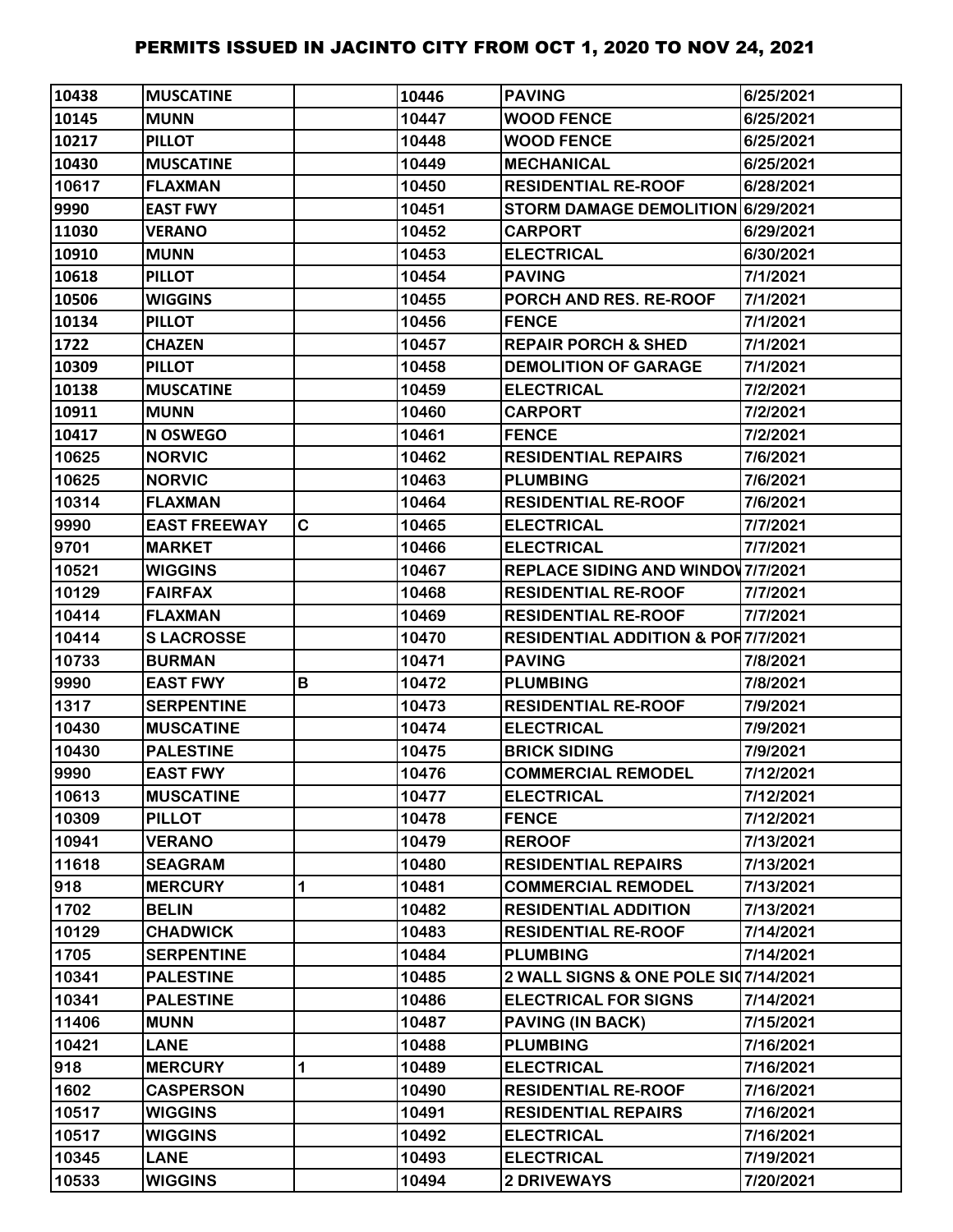| 1101  | <b>HOLLAND</b>    | B   | 10495 | <b>ELECTRICAL</b>                         | 7/20/2021 |
|-------|-------------------|-----|-------|-------------------------------------------|-----------|
| 10117 | <b>RUMAR</b>      |     | 10496 | <b>RESIDENTIAL RE-ROOF</b>                | 7/20/2021 |
| 10345 | <b>LAND</b>       |     | 10497 | <b>PLUMBING</b>                           | 7/20/2021 |
| 10114 | <b>CHADWICK</b>   |     | 10498 | <b>ELECTRICAL</b>                         | 7/21/2021 |
| 10241 | <b>FLAXMAN</b>    |     | 10499 | <b>FENCE</b>                              | 7/21/2021 |
| 10337 | <b>PILLOT</b>     |     | 10500 | <b>GARAGE ADDIITION</b>                   | 7/21/2021 |
| 11502 | <b>TILLIA</b>     |     | 10501 | <b>PLUMBING</b>                           | 7/21/2021 |
| 10521 | <b>WIGGINS</b>    |     | 10502 | <b>RESIDENTIAL RE-ROOF</b>                | 7/21/2021 |
| 1626  | <b>JENNIFER</b>   |     | 10503 | <b>RESIDENTIAL REPAIRS</b>                | 7/21/2021 |
| 11009 | <b>MUSCATINE</b>  |     | 10504 | <b>FENCE</b>                              | 7/22/2021 |
| 10309 | <b>PILLOT</b>     |     | 10505 | <b>CARPORT</b>                            | 7/23/2021 |
| 1613  | <b>MERCURY</b>    |     | 10506 | <b>NEW COMMERCIAL BUILDING 17/26/2021</b> |           |
| 1725  | <b>HOLLAND</b>    |     | 10507 | <b>GRADE/FILL DIRT</b>                    | 7/26/2021 |
| 11005 | <b>MUSCATINE</b>  |     | 10508 | <b>FENCE</b>                              | 7/26/2021 |
| 10417 | N OSWEGO          |     | 10509 | <b>6 FT WOODEN GATE</b>                   | 7/27/2021 |
| 11009 | <b>LACROSSE</b>   |     | 10510 | <b>RES. FOUNDATION REPAIR</b>             | 7/28/2021 |
| 11017 | <b>LACROSSE</b>   |     | 10511 | <b>RESIDENTIAL FOUNDATION RE7/28/2021</b> |           |
| 10506 | <b>PILLOT</b>     |     | 10512 | <b>METAL CARPORT</b>                      | 7/28/2021 |
| 10217 | <b>FLAXMAN</b>    |     | 10513 | <b>ACCESSORY BUILDING</b>                 | 7/29/2021 |
| 10518 | <b>WIGGINS</b>    |     | 10514 | <b>DRIVEWAY</b>                           | 7/29/2021 |
| 10414 | <b>SLACROSSE</b>  |     | 10515 | <b>ELECTRICAL</b>                         | 7/29/2021 |
| 1406  | <b>SERPENTINE</b> |     | 10516 | <b>RESIDENTIAL RE-ROOF</b>                | 7/30/2021 |
| 10406 | <b>MUNN</b>       |     | 10517 | <b>RESIDENTIAL RE-ROOF</b>                | 8/2/2021  |
| 10313 | <b>WIGGINS</b>    |     | 10518 | <b>PLUMBING</b>                           | 8/3/2021  |
| 1721  | <b>CHESTON</b>    |     | 10519 | <b>GATE</b>                               | 8/3/2021  |
| 1401  | <b>SERPENTINE</b> |     | 10520 | <b>FENCE</b>                              | 8/3/2021  |
| 1109  | <b>MERCURY</b>    |     | 10521 | <b>WOOD FENCE</b>                         | 8/3/2021  |
| 1106  | <b>DACUS</b>      |     | 10522 | <b>FENCE</b>                              | 8/3/2021  |
| 1407  | <b>HORATIO</b>    |     | 10523 | <b>RESIDENTIAL REPAIRS</b>                | 8/5/2021  |
| 11519 | <b>MARKET ST</b>  |     | 10524 | PLB- UNDERGROUND 6"FIRE LINE              | 8/4/2021  |
| 10827 | <b>FLAXMAN</b>    |     | 10525 | <b>MECHANICAL</b>                         | 8/6/2021  |
| 10934 | <b>LACROSSE</b>   |     | 10526 | <b>PLUMBING</b>                           | 8/6/2021  |
| 11109 | <b>VERANO</b>     |     | 10527 | <b>PLUMBING</b>                           | 8/9/2021  |
| 11505 | <b>OGLESBY</b>    |     | 10528 | <b>ELECTRICAL</b>                         | 8/10/2021 |
| 10705 | <b>MUSCATINE</b>  |     | 10529 | <b>CARPORT-METAL</b>                      | 8/10/2021 |
| 10825 | <b>MUSCATINE</b>  |     | 10530 | <b>REPLACE SIDING</b>                     | 8/10/2021 |
| 935   | <b>MERCURY</b>    |     | 10531 | <b>DOUBLE SIDED SIGN</b>                  | 8/10/2021 |
| 935   | <b>MERCURY</b>    |     | 10532 | <b>ELECTRICAL</b>                         | 8/10/2021 |
| 10249 | <b>BURMAN</b>     |     | 10533 | <b>PAVING</b>                             | 8/10/2021 |
| 10506 | <b>CHADWICK</b>   |     | 10534 | <b>DRIVEWAY</b>                           | 8/10/2021 |
| 10530 | <b>PALESTINE</b>  |     | 10535 | <b>RESIDENTIAL - REMODEL</b>              | 8/11/2021 |
| 11410 | <b>EAST FWY</b>   | 150 | 10536 | <b>WALL SIGN</b>                          | 8/11/2021 |
| 11410 | <b>EAST FWY</b>   | 150 | 10537 | <b>ELECTRICAL</b>                         | 8/11/2021 |
| 11030 | <b>VERANO</b>     |     | 10538 | <b>DRIVEWAY</b>                           | 8/11/2021 |
| 1622  | <b>CHESTON</b>    |     | 10539 | <b>PLUMBING</b>                           | 8/12/2021 |
| 11022 | <b>FLAXMAN</b>    |     | 10540 | <b>PLUMBING</b>                           | 8/12/2021 |
| 10634 | <b>WIGGINS</b>    |     | 10541 | <b>RESIDENTIAL RE-ROOF</b>                | 8/12/2021 |
| 10249 | <b>WIGGINS</b>    |     | 10542 | <b>RESIDENTIAL RE-ROOF</b>                | 8/12/2021 |
| 10425 | <b>FLAXMAN</b>    |     | 10543 | <b>RESIDENTIAL RE-ROOF</b>                | 8/13/2021 |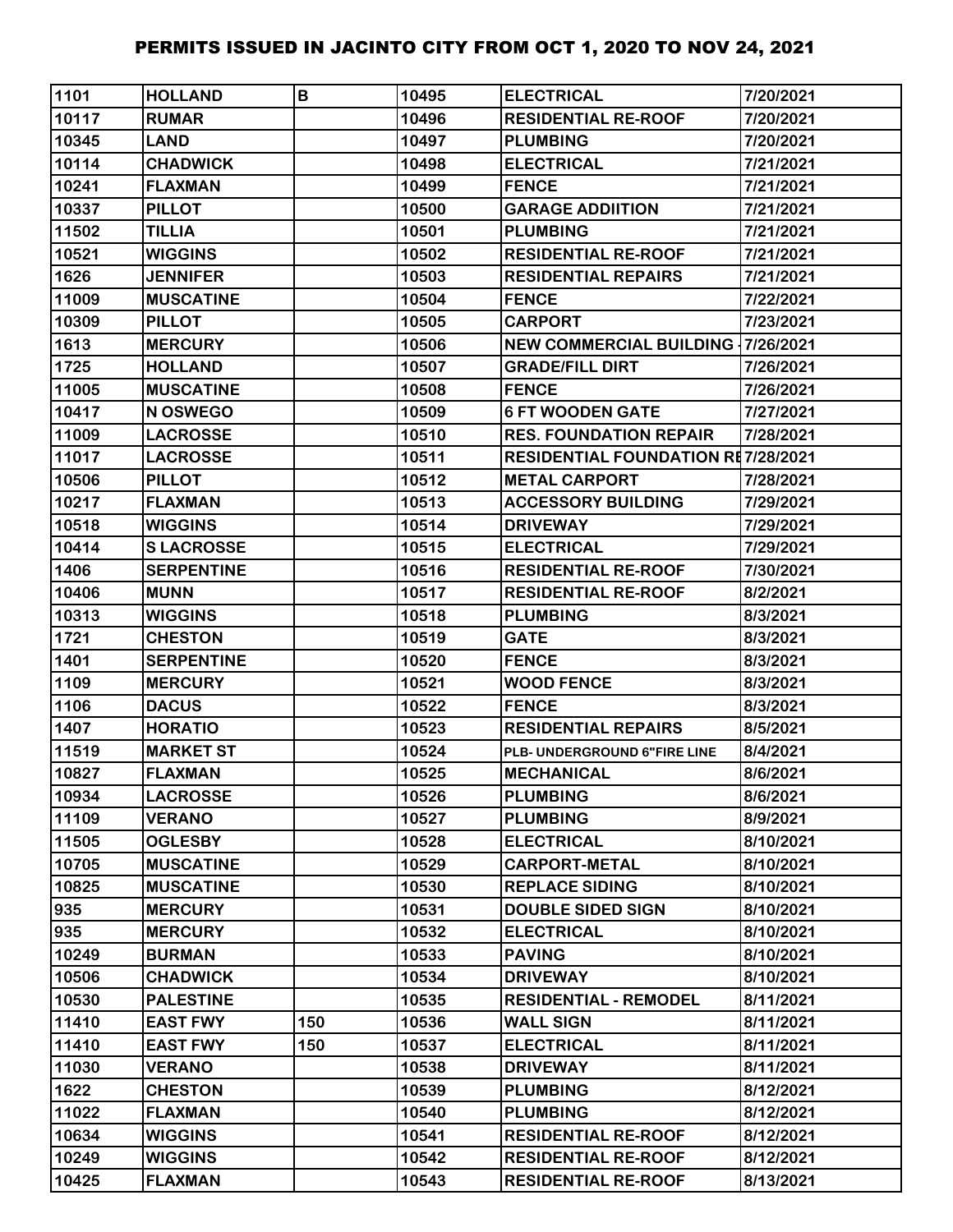| 10509 | <b>LANE</b>       |     | 10544     | <b>CARPORT</b>                      | 8/13/2021 |
|-------|-------------------|-----|-----------|-------------------------------------|-----------|
| 1306  | <b>SERPENTINE</b> |     | 10545     | <b>RESIDENTIAL RE-ROOF</b>          | 8/16/2021 |
| 10821 | <b>LANE</b>       |     | 10546     | PAVING(ASPHALT OVERLAY-P 8/16/2021  |           |
| 10345 | N OSWEGO          |     | 10547     | <b>ELECTRICAL</b>                   | 8/16/2021 |
| 1106  | <b>DACUS</b>      |     | 10548     | <b>DEMOLITION OF GARAGE</b>         | 8/16/2021 |
| 1722  | <b>CASPERSON</b>  |     | 10549     | <b>REROOF</b>                       | 8/16/2021 |
| 1529  | <b>JENNIFER</b>   |     | 10550     | <b>MECHANICAL</b>                   | 8/17/2021 |
| 11514 | <b>CELTIS</b>     |     | 10551     | <b>DRIVEWAY</b>                     | 8/17/2021 |
| 10629 | <b>BURMAN</b>     |     | 10552     | <b>DRIVEWAY</b>                     | 8/17/2021 |
| 11102 | <b>EAST FWY</b>   | В   | 10552     | <b>ELECTRICAL</b>                   | 2/11/2021 |
| 10101 | <b>PILLOT</b>     |     | 10553     | <b>RESIDENTIAL REPAIRS</b>          | 8/18/2021 |
| 1525  | <b>CHESTON</b>    |     | 10554     | <b>RESIDENTIAL RE-ROOF</b>          | 8/18/2021 |
| 1613  | <b>MERCURY</b>    |     | 10555     | <b>PLUMBING</b>                     | 8/18/2021 |
| 1413  | <b>CHESTON</b>    |     | 10556     | <b>FENCE</b>                        | 8/19/2021 |
| 10731 | <b>MUNN</b>       |     | 10557     | <b>FENCE</b>                        | 8/20/2021 |
| 10727 | <b>MUNN</b>       |     | 10558     | <b>FENCE</b>                        | 8/20/2021 |
| 10901 | <b>MARKET</b>     |     | 10559     | <b>PAVING</b>                       | 8/20/2021 |
| 10705 | <b>BURMAN</b>     |     | 10560     | <b>MECHANICAL</b>                   | 8/20/2021 |
| 10533 | <b>WIGGINS</b>    |     | 10561     | <b>FENCE</b>                        | 8/20/2021 |
| 1407  | <b>HORATIO</b>    |     | 10562     | <b>PAVING</b>                       | 8/23/2021 |
| 1430  | <b>HORATIO</b>    |     | 10563     | <b>CARPORT AND PAVING</b>           | 8/23/2021 |
| 11017 | <b>LACROSSE</b>   |     | 10564     | <b>RESIDENTIAL REPAIRS</b>          | 8/24/2021 |
| 1529  | <b>JENNIFER</b>   |     | 10565     | <b>PLUMBING</b>                     | 8/25/2021 |
| 918   | <b>MERCURY</b>    |     | 110566    | <b>PLUMBING</b>                     | 8/26/2021 |
| 10610 | <b>LACROSSE</b>   |     | 10567     | <b>DRIVEWAY</b>                     | 8/26/2021 |
| 10906 | <b>FLAXMAN</b>    |     | 10568     | <b>BACK PORCH</b>                   | 8/26/2021 |
| 10342 | <b>NORVIC</b>     |     | 10569     | <b>PAVING-SLAB ONLY</b>             | 8/27/2021 |
| 10602 | <b>PILLOT</b>     |     | 10570     | <b>RES. REP (REPLACE POST</b>       | 8/27/2021 |
| 10138 | <b>CHADWICK</b>   |     | 10571     | <b>REROOF-SHINGLES ONLY</b>         | 8/30/2021 |
| 10145 | <b>WIGGINS</b>    |     | 10572     | <b>FENCE-WOOD</b>                   | 8/30/2021 |
| 10821 | <b>MUSCATINE</b>  |     | 10573     | <b>RESIDENTIAL REPAIRS</b>          | 8/31/2021 |
| 10114 | <b>PALESTINE</b>  |     | 10574     | <b>DEMOLITION OF EXISTING</b>       | 8/31/2021 |
| 10324 | <b>PALESTINE</b>  |     | 10575     | <b>PLUMBING</b>                     | 8/31/2021 |
| 11410 | <b>EAST FWY</b>   |     | 150 10576 | <b>ELECTRICAL</b>                   | 9/1/2021  |
| 1715  | <b>HOLLAND</b>    |     | 10577     | <b>ELECTRICAL</b>                   | 9/1/2021  |
| 11505 | <b>OGLESBY</b>    |     | 10578     | <b>PLUMBING</b>                     | 9/2/2021  |
| 10501 | <b>MUSCATINE</b>  |     | 10579     | <b>DEMOLITION OF INTERIOR</b>       | 9/3/2021  |
| 1704  | <b>HOLLAND</b>    |     | 10580     | <b>RESIDENTIAL RE-ROOF</b>          | 9/3/2021  |
| 1414  | <b>HORATIO</b>    |     | 10581     | <b>PLUMBING</b>                     | 9/7/2021  |
| 10145 | <b>CHADWICK</b>   |     | 10582     | <b>RESIDENTIAL RE-ROOF</b>          | 9/7/2021  |
| 10114 | <b>PALESTINE</b>  |     | 10583     | PLUMBING DISCONNECT                 | 9/7/2021  |
| 10402 | <b>SOSWEGO</b>    |     | 10584     | <b>DRIVEWAY</b>                     | 9/7/2021  |
| 10342 | <b>NORVIC</b>     |     | 10585     | <b>PLUMBING</b>                     | 9/7/2021  |
| 10214 | <b>PALESTINE</b>  |     | 10586     | DEMOLITION OF PORCH & SHE9/8/2021   |           |
| 1101  | <b>SIESTA</b>     |     | 10587     | <b>DEMOLITION-GARAGE</b>            | 9/8/2021  |
| 1026  | <b>AKRON</b>      |     | 10588     | RESIDENTIAL RE-ROOF (GARA 9/8/2021  |           |
| 10237 | <b>PILLOT</b>     |     | 10589     | NEW RESIDENTIAL - BUILDING 9/9/2021 |           |
| 11410 | EAST FWY 150      | 150 | 10590     | <b>COMMERCIAL REMODEL</b>           | 9/9/2021  |
| 11202 | <b>OSWEGO</b>     |     | 10591     | <b>FOUNDATION REPAIR</b>            | 9/9/2021  |
|       |                   |     |           |                                     |           |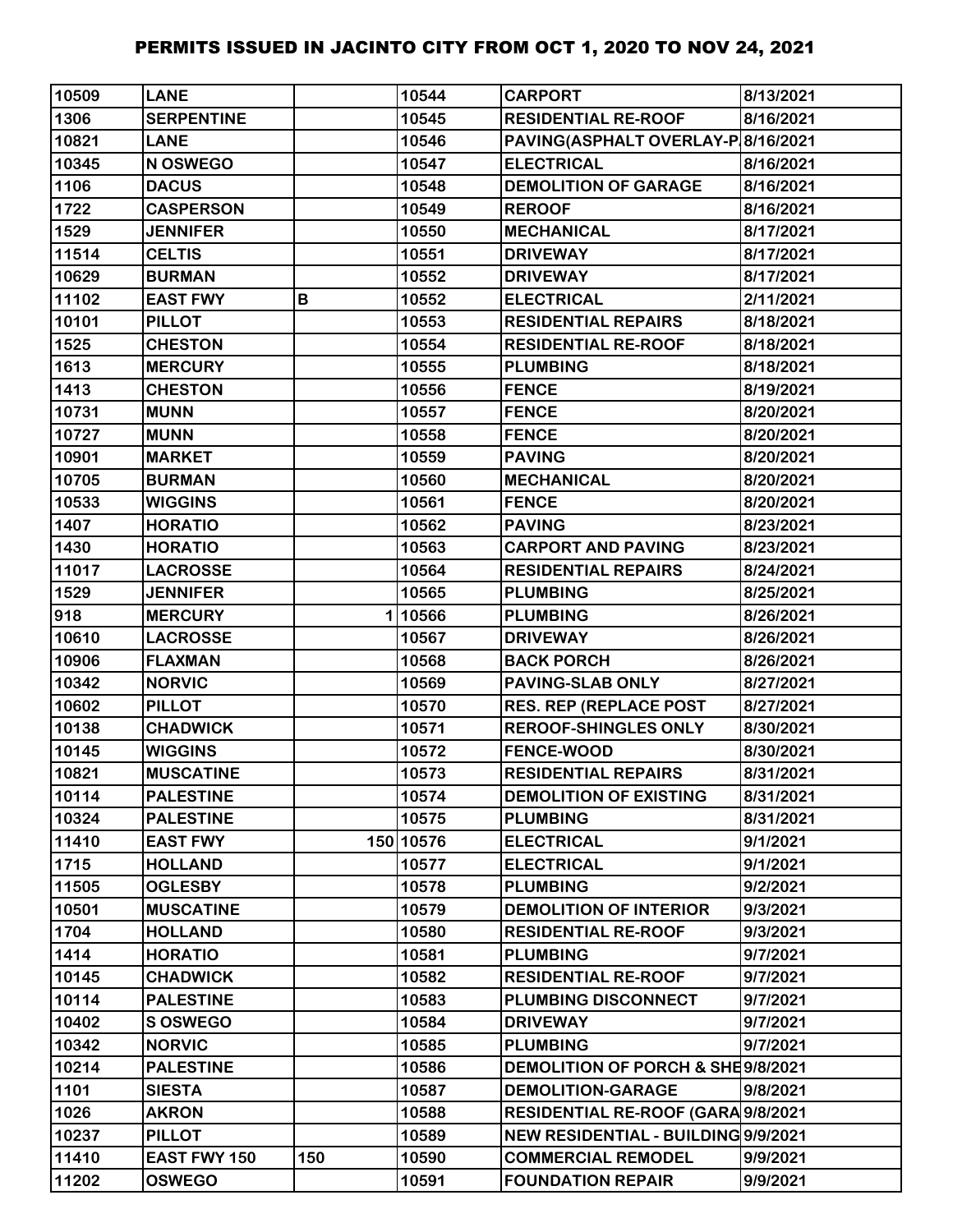| 10346 | <b>CHADWICK</b>   |     | 10592 | <b>FENCE-IRON- 6FT TALL</b>            | 9/9/2021  |
|-------|-------------------|-----|-------|----------------------------------------|-----------|
| 10705 | <b>FLAXMAN</b>    |     | 10593 | <b>ELECTRICAL</b>                      | 9/9/2021  |
| 9701  | <b>MARKET</b>     |     | 10594 | <b>COMMERCIAL REMODEL</b>              | 9/9/2021  |
| 10401 | <b>PALESTINE</b>  |     | 10595 | <b>ELECTRICAL</b>                      | 9/9/2021  |
| 10118 | <b>WIGGINS</b>    |     | 10596 | <b>REROOF</b>                          | 9/8/2021  |
| 1305  | <b>KILROY</b>     |     | 10597 | <b>ELECTRICAL</b>                      | 9/9/2021  |
| 10345 | <b>N LACROSSE</b> |     | 10598 | <b>FRONT PORCH</b>                     | 9/9/2021  |
| 10634 | <b>MUNN</b>       |     | 10599 | SOLAR PANEL INSTALLATION  9/10/2021    |           |
| 10634 | <b>MUNN</b>       |     | 10600 | <b>ELECTRICAL</b>                      | 9/10/2021 |
| 10242 | <b>PALESTINE</b>  |     | 10601 | <b>RESIDENTIAL REPAIRS-PAINT &amp;</b> | 9/10/2021 |
| 10414 | <b>CHADWICK</b>   |     | 10602 | RESIDENTIAL-REMODEL(ADDITI             | 9/10/2021 |
| 10205 | <b>LANE</b>       |     | 10603 | <b>RESIDENTIAL REPAIR</b>              | 9/13/2021 |
| 10509 | <b>BURMAN</b>     |     | 10604 | <b>CARPORT</b>                         | 9/14/2021 |
| 10602 | <b>LANE</b>       |     | 10605 | <b>PORCH &amp; REPAIR BALCONY</b>      | 9/16/2021 |
| 11420 | <b>LANE</b>       |     | 10606 | <b>RE-ROOF</b>                         | 9/16/2021 |
| 10313 | <b>WIGGINS</b>    |     | 10607 | <b>RES.REPAIRS</b>                     | 9/16/2021 |
| 11613 | <b>FLAXMAN</b>    |     | 10608 | <b>DRIVEWAY</b>                        | 9/16/2021 |
| 10337 | <b>BURMAN</b>     |     | 10609 | <b>FENCE</b>                           | 9/17/2021 |
| 11601 | <b>CELTIS</b>     |     | 10610 | <b>ELECTRICAL</b>                      | 9/17/2021 |
| 11605 | <b>CELTIS</b>     |     | 10611 | <b>ELECTRICAL</b>                      | 9/17/2021 |
| 1301  | <b>JENNIFER</b>   |     | 10612 | <b>ELECTRICAL</b>                      | 9/17/2021 |
| 10129 | <b>FAIRFAX</b>    |     | 10613 | <b>FENCE</b>                           | 9/17/2021 |
| 1101  | <b>HOLLAND</b>    |     | 10614 | <b>SIDING</b>                          | 9/20/2021 |
| 9701  | <b>MARKET</b>     |     | 10615 | <b>FENCE REPAIR</b>                    | 9/20/2021 |
| 10933 | <b>MUSCATINE</b>  |     | 10616 | <b>PLUMBING</b>                        | 9/20/2021 |
| 10522 | <b>NORVIC</b>     |     | 10617 | <b>PLUMBING</b>                        | 9/20/2021 |
| 10237 | <b>PILLOT</b>     |     | 10618 | <b>PLUMBING</b>                        | 9/21/2021 |
| 10149 | <b>FAIFAX</b>     |     | 10619 | <b>RE-ROOF</b>                         | 9/21/2021 |
| 10505 | <b>NORVIC</b>     |     | 10620 | <b>LEVEL</b>                           | 9/21/2021 |
| 10213 | <b>BURMAN</b>     |     | 10621 | <b>PLUMBING</b>                        | 9/22/2021 |
| 10414 | <b>BURMAN</b>     |     | 10622 | PORCH & RES.REPAIRS                    | 9/22/2021 |
| 1306  | <b>MERCURY</b>    |     | 10623 | <b>RE-ROOF</b>                         | 9/23/2021 |
| 11430 | <b>EAST FWY</b>   | 350 | 10624 | <b>RIGHT OF WAY</b>                    | 9/23/2021 |
| 11450 | <b>EAST FWY</b>   |     | 10625 | <b>RIGHT OF WAY</b>                    | 9/23/2021 |
| 10125 | <b>FAIRFAX</b>    |     | 10626 | <b>FENCE</b>                           | 9/24/2021 |
| 11410 | <b>EAST FWY</b>   | 150 | 10627 | <b>PLUMBING</b>                        | 9/24/2021 |
| 10317 | <b>BURMAN</b>     |     | 10628 | <b>FENCE</b>                           | 9/24/2021 |
| 10602 | <b>CHADWICK</b>   |     | 10629 | <b>RES. REPAIRS</b>                    | 9/24/2021 |
| 10701 | <b>MUSCATINE</b>  |     | 10630 | <b>PAVING</b>                          | 9/24/2021 |
| 1401  | <b>JENNIFER</b>   |     | 10631 | <b>DRIVEWAY</b>                        | 9/24/2021 |
| 10802 | <b>LACROSSE</b>   |     | 10632 | <b>CARPORT</b>                         | 9/24/2021 |
| 1306  | <b>MERCURY</b>    |     | 10633 | COMMERCIAL REPAIRS-SIDINQ9/24/2021     |           |
| 9990  | <b>EAST FWY</b>   | E   | 10634 | <b>SIGN</b>                            | 9/27/2021 |
| 9990  | <b>EAST FWY</b>   | E   | 10635 | <b>ELECTRICAL</b>                      | 9/27/2021 |
| 10602 | <b>EAST FWY</b>   |     | 10636 | <b>FENCE</b>                           | 9/27/2021 |
| 1306  | <b>MERCURY</b>    |     | 10637 | <b>COMMERCIAL DOORS AND WINDOW</b>     | 9/28/2021 |
| 1625  | <b>JENNIFER</b>   |     | 10638 | WOOD FENCE-LEFT SIDE OF HOM            | 9/28/2021 |
| 11601 | <b>MARKET ST</b>  |     | 10639 | DEMOLITION OF CELL PHONE TO            | 9/29/2021 |
| 10117 | <b>CHADWICK</b>   |     | 10640 | <b>LEVEL-BLK &amp; BASE</b>            | 9/29/2021 |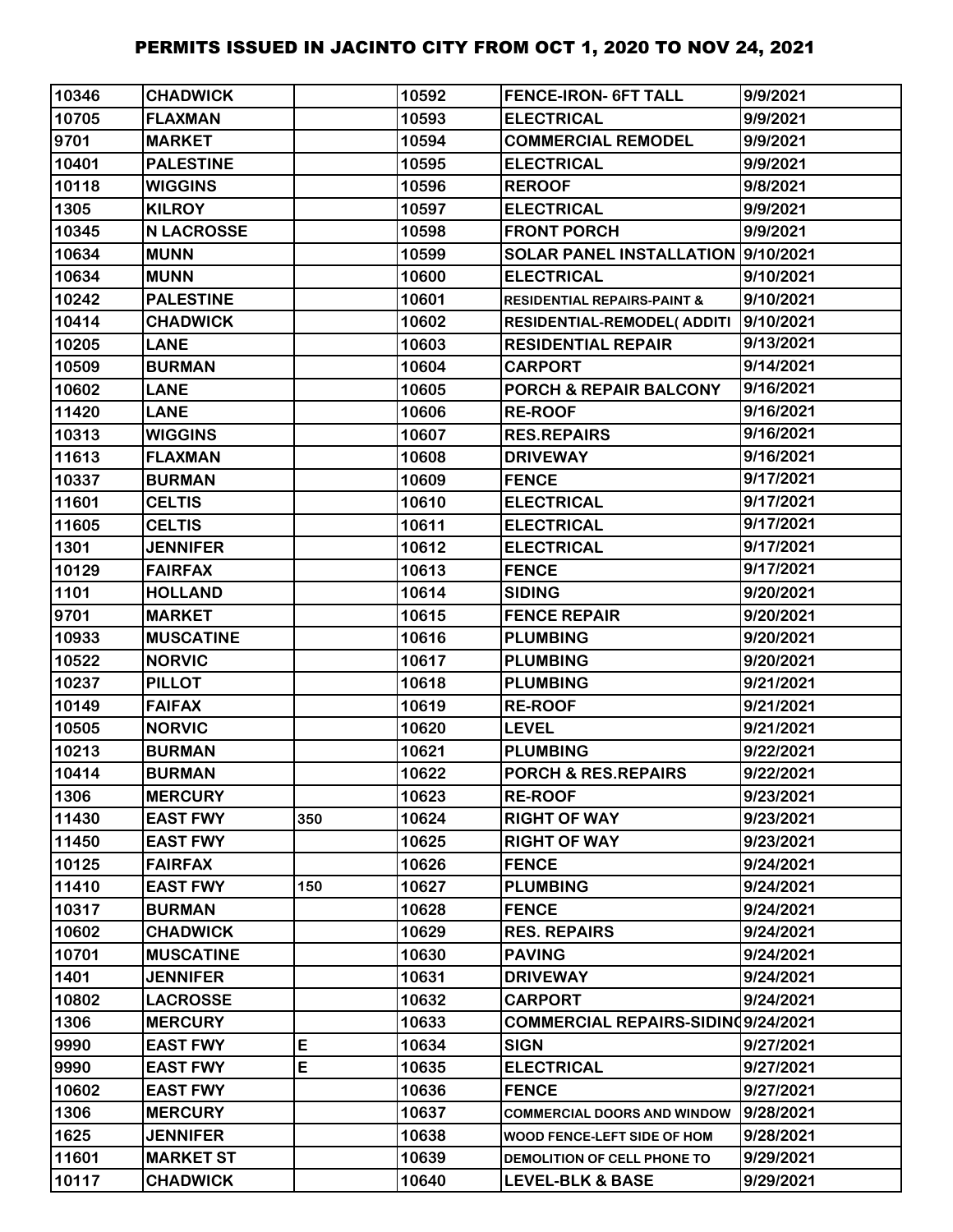| 10725 | <b>NORVIC</b>     |     | 10641 | <b>LEVEL-BLK &amp; BASE</b>               | 9/30/2021  |
|-------|-------------------|-----|-------|-------------------------------------------|------------|
| 11015 | <b>MARKET</b>     | B   | 10642 | <b>COMMERCIAL (DOORS)</b>                 | 10/4/2021  |
| 1705  | <b>SERPENTINE</b> |     | 10643 | <b>PLUMBING</b>                           | 10/4/2021  |
| 10138 | <b>NORVIC</b>     |     | 10644 | <b>RESIDENTIAL REPAIRS</b>                | 10/4/2021  |
| 10530 | <b>MUNN</b>       |     | 10645 | <b>RESIDENTIAL RE-ROOF</b>                | 10/4/2021  |
| 10333 | <b>PILLOT</b>     |     | 10646 | PAVING-F.PORCH CEMENT REP.                | 10/4/2021  |
| 10410 | <b>PALESTINE</b>  |     | 10647 | <b>RAISE ROOF PITCH &amp; RES.REPAIRS</b> | 10/4/2021  |
| 10321 | <b>CHADWICK</b>   |     | 10648 | <b>RE-ROOF</b>                            | 10/5/2021  |
| 10522 | <b>NORVIC</b>     |     | 10649 | <b>RES.REP (Boiler Closet)</b>            | 10/5/2021  |
| 10410 | <b>PALESTINE</b>  |     | 10650 | <b>ELECTRICAL</b>                         | 10/5/2021  |
| 10213 | <b>BURMAN</b>     |     | 10651 | <b>PLUMBING</b>                           | 10/6/2021  |
| 9990  | <b>EAST FWY</b>   | B   | 10652 | <b>COMMERCIAL REMODEL</b>                 | 10/6/2021  |
| 10422 | <b>S OSWEGO</b>   |     | 10653 | <b>RESIDENTIAL REPAIRS</b>                | 10/6/2021  |
| 10610 | <b>BURMAN</b>     |     | 10654 | <b>MECHANICAL</b>                         | 10/6/2021  |
| 10906 | <b>MUSCATINE</b>  |     | 10655 | <b>WOOD FENCE</b>                         | 10/7/2021  |
| 10342 | <b>NORVIC</b>     |     | 10656 | <b>RESIDENTIAL ADDITION</b>               | 10/7/2021  |
| 10609 | <b>LANE</b>       |     | 10657 | <b>RESIDENTIAL REPAIRS</b>                | 10/7/2021  |
| 9990  | <b>EAST FWY</b>   | B   | 10658 | <b>PLUMBING</b>                           | 10/7/2021  |
| 9990  | <b>EAST FWY</b>   | B   | 10659 | <b>ELECTRICAL</b>                         | 10/7/2021  |
| 9990  | <b>EAST FWY</b>   | B   | 10660 | <b>MECHANICAL</b>                         | 10/8/2021  |
| 10609 | <b>LANE</b>       |     | 10661 | <b>PLUMBING</b>                           | 10/8/2021  |
| 1737  | <b>CHESTON</b>    |     | 10662 | <b>PLUMBING</b>                           | 10/8/2021  |
| 10606 | <b>PILLOT</b>     |     | 10663 | <b>BACK PORCH</b>                         | 10/8/2021  |
| 1513  | <b>SHERYL</b>     |     | 10664 | <b>RESIDENTIAL REPIRS</b>                 | 10/8/2021  |
| 10150 | <b>PILLOT</b>     |     | 10665 | <b>RESIDENTIAL REPAIR</b>                 | 10/11/2021 |
| 10150 | <b>PILLOT</b>     |     | 10666 | <b>ELECTRICAL</b>                         | 10/11/2021 |
| 10138 | <b>FLAXMAN</b>    |     | 10667 | <b>SOLAR PANELS</b>                       | 10/11/2021 |
| 10138 | <b>FLAXMAN</b>    |     | 10668 | <b>ELECTRICAL</b>                         | 10/11/2021 |
| 10913 | <b>OSWEGO</b>     |     | 10669 | <b>RESIDENTIAL RE-ROOF</b>                | 10/11/2021 |
| 10314 | <b>EAST FWY</b>   | B   | 10670 | <b>ELECTRICAL</b>                         | 10/12/2021 |
| 10337 | <b>PILLOT</b>     |     | 10671 | <b>ELECTRICAL</b>                         | 10/13/2021 |
| 10921 | <b>WIGGINS</b>    |     | 10672 | <b>DEMOLITION</b>                         | 10/13/2021 |
| 10921 | <b>WIGGINS</b>    |     | 10673 | <b>NEW RESIDENTIAL HOME</b>               | 10/13/2021 |
| 10230 | <b>EAST FWY</b>   | 2/3 | 10674 | <b>R.O.W(INSTALL SM</b>                   | 10/14/2021 |
| 10502 | <b>PILLOT</b>     |     | 10675 | <b>REPLACE SIDING</b>                     | 10/14/2021 |
| 10909 | <b>MUSCATINE</b>  |     | 10676 | <b>RESIDENTIAL REPAIR</b>                 | 10/14/2021 |
| 10610 | <b>BURMAN</b>     |     | 10677 | <b>ELECTRICAL</b>                         | 10/14/2021 |
| 11410 | <b>EAST FWY</b>   | 150 | 10678 | <b>FIRE PROTECTION</b>                    | 10/15/2021 |
| 10529 | <b>LACROSSE</b>   |     | 10679 | <b>REROOF</b>                             | 10/15/2021 |
| 4202  | <b>FIDELITY</b>   |     | 10680 | <b>SIGN</b>                               | 10/15/2021 |
| 4202  | <b>FIDELITY</b>   |     | 10681 | <b>ELECTRICAL</b>                         | 10/15/2021 |
| 11117 | <b>MARKET</b>     |     | 10682 | <b>FENCE</b>                              | 10/15/2021 |
| 10134 | <b>PALESTINE</b>  |     | 10683 | <b>PLUMBING</b>                           | 10/18/2021 |
| 9990  | <b>EAST FWY</b>   | B   | 10684 | <b>PLUMBING</b>                           | 10/18/2021 |
| 10433 | <b>PALESTINE</b>  |     | 10685 | <b>RE-ROOF ONLY</b>                       | 10/19/2021 |
| 10433 | <b>PALESTINE</b>  |     | 10686 | <b>DRIVEWAY-HAS DIP-GUTTER</b>            | 10/19/2021 |
| 10525 | <b>BURMAN</b>     |     | 10687 | <b>PLUMBING</b>                           | 10/19/2021 |
| 10214 | <b>PALESTINE</b>  |     | 10688 | <b>LEVEL-SLAB</b>                         | 10/19/2021 |
| 10606 | <b>CHADWICK</b>   |     | 10689 | <b>ACCESSORY BUILDING</b>                 | 10/19/2021 |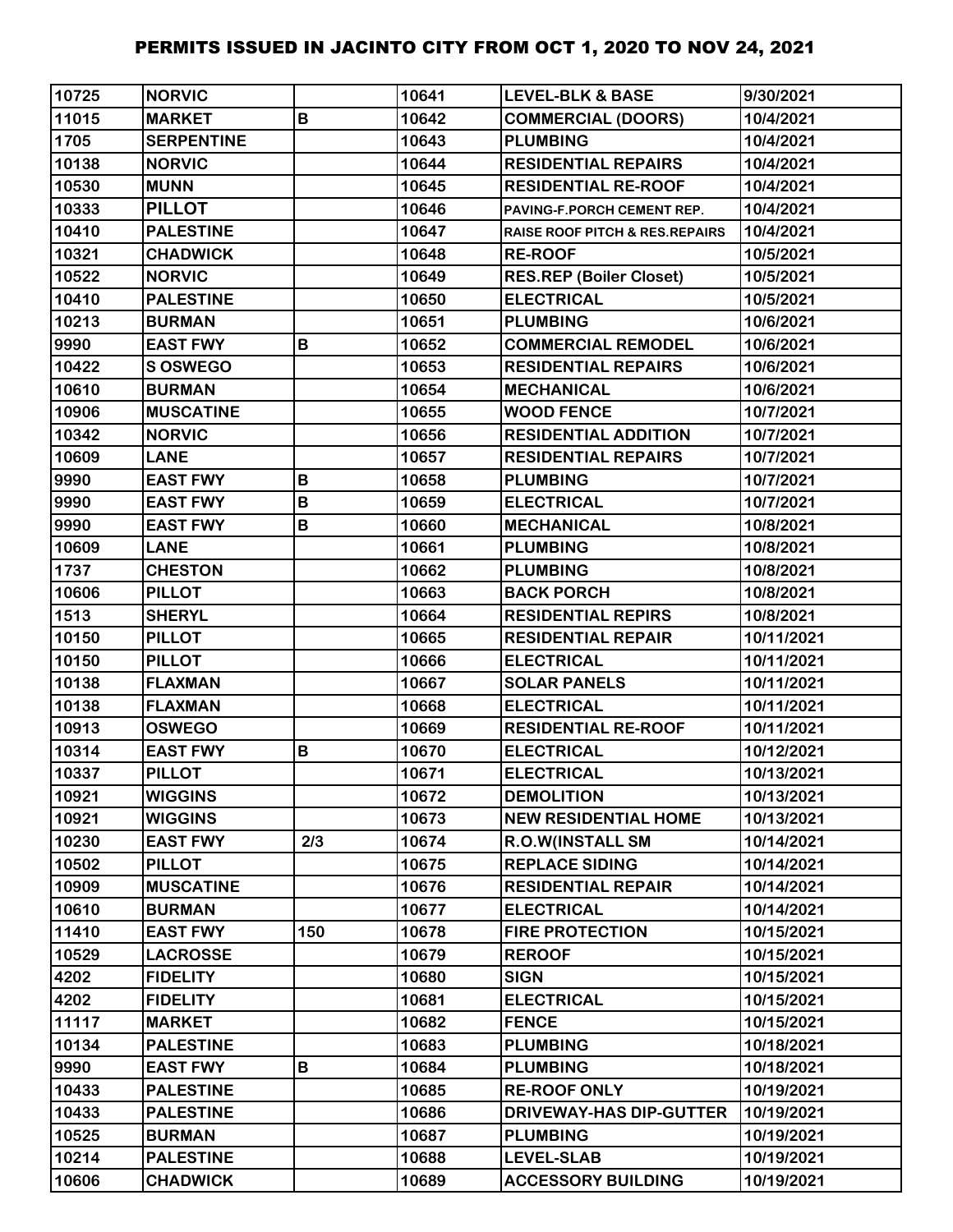| 1606  | <b>BELIN</b>      |   | 10690 | <b>PLUMBING</b>                            | 10/19/2021 |
|-------|-------------------|---|-------|--------------------------------------------|------------|
| 1638  | <b>BELIN</b>      |   | 10691 | <b>GRADE/FILL DIRT</b>                     | 10/19/2021 |
| 10149 | <b>FLAXMAN</b>    |   | 10692 | <b>REROOF</b>                              | 10/20/2021 |
| 10912 | <b>EAST FWY</b>   |   | 10693 | <b>WALL SIGN</b>                           | 10/20/2021 |
| 10912 | <b>EAST FWY</b>   |   | 10694 | DOUBLE SIDED SIGN ON POLE 10/20/2021       |            |
| 10149 | <b>FAIRFAX</b>    |   | 10695 | <b>PLUMBING</b>                            | 10/20/2021 |
| 1501  | <b>JENNIFER</b>   |   | 10696 | <b>RESIDENTIAL REPAIRS</b>                 | 10/21/2021 |
| 10114 | <b>PALESTINE</b>  |   | 10697 | NEW RESIDENTIAL - BUILDING 10/21/2021      |            |
| 1638  | <b>BELIN</b>      |   | 10698 | <b>WOOD FENCE</b>                          | 10/21/2021 |
| 10909 | <b>MUSCATINE</b>  |   | 10699 | BLOCK & BASE FOUNDATION 10/21/2021         |            |
| 10522 | <b>FLAXMAN</b>    |   | 10700 | <b>DRIVEWAY</b>                            | 10/21/2021 |
| 10226 | <b>MUNN</b>       |   | 10701 | <b>RESIDENTIAL RE-ROOF</b>                 | 10/22/2021 |
| 10125 | <b>RUMAR</b>      |   | 10702 | RESD REP-BTHRM FLRS/SHWR 10/22/2021        |            |
| 10521 | <b>NORVIC</b>     |   | 10703 | ACCESSORY BUILDING-SHED 10/25/2021         |            |
| 10117 | <b>PALESTINE</b>  |   | 10704 | RES.REPAIRS(SIDING,PAINT,F 10/25/2021      |            |
| 10518 | <b>WIGGINS</b>    |   | 10705 | <b>ACCESSORY BUILDING</b>                  | 10/25/2021 |
| 10725 | <b>NORVIC</b>     |   | 10706 | <b>PLUMBING</b>                            | 10/25/2021 |
| 10409 | <b>N LACROSSE</b> |   | 10707 | <b>RESIDENTIAL REPAIRS</b>                 | 10/26/2021 |
| 10530 | <b>NORVIC</b>     |   | 10708 | <b>REPLACE SIDING</b>                      | 10/26/2021 |
| 1405  | <b>HOLLAND</b>    |   | 10709 | <b>PLUMBING</b>                            | 10/27/2021 |
| 10608 | <b>OSWEGO</b>     |   | 10710 | <b>SOLAR PANELS</b>                        | 10/27/2021 |
| 10608 | <b>OSWEGO</b>     |   | 10711 | <b>ELECTRICAL</b>                          | 10/27/2021 |
| 10333 | <b>MUNN</b>       |   | 10712 | <b>RESIDENTIAL RE-ROOF</b>                 | 10/27/2021 |
| 10905 | <b>VERANO</b>     |   | 10713 | <b>PLUMBING</b>                            | 10/28/2021 |
| 10433 | <b>PALESTINE</b>  |   | 10714 | <b>ELECTRICAL</b>                          | 10/28/2021 |
| 10237 | <b>PILLOT</b>     |   | 10715 | <b>ELECTRICAL</b>                          | 10/28/2021 |
| 10209 | <b>FLAXMAN</b>    |   | 10716 | <b>RESIDENTIAL RE-ROOF</b>                 | 10/28/2021 |
| 1613  | <b>MERCURY</b>    |   | 10717 | <b>MECHANICAL</b>                          | 10/29/2021 |
| 10114 | <b>PALESTINE</b>  |   | 10718 | <b>PLUMBING</b>                            | 10/29/2021 |
| 11506 | <b>LANE</b>       |   | 10719 | <b>ELECTRICAL</b>                          | 10/29/2021 |
| 10901 | <b>LACROSSE</b>   |   | 10720 | <b>WOOD FENCE 6FT TALL</b>                 | 11/1/2021  |
| 10901 | <b>OSWEGO</b>     |   | 10721 | <b>NEW GARAGE FOUNDATION ONL 11/1/2021</b> |            |
| 1613  | <b>MERCURY</b>    |   | 10722 | <b>DRIVEWAY</b>                            | 11/1/2021  |
| 10334 | <b>FAIRFAX</b>    |   | 10723 | <b>FENCE AND SIDING</b>                    | 11/1/2021  |
| 10345 | <b>FLAXMAN</b>    |   | 10724 | <b>DRIVEWAY</b>                            | 11/1/2021  |
| 10605 | <b>BURMAN</b>     |   | 10725 | <b>REROOF</b>                              | 11/1/2021  |
| 10203 | <b>MARKET</b>     | H | 10726 | <b>ELECTRICAL</b>                          | 11/1/2021  |
| 1529  | <b>JENNIFER</b>   |   | 10727 | <b>PLUMBING</b>                            | 11/2/2021  |
| 10421 | <b>MUSCATINE</b>  |   | 10728 | <b>FOUNDATION REPAIR</b>                   | 11/3/2021  |
| 10118 | <b>MUNN</b>       |   | 10729 | <b>DEMOLITION (GARAGE)</b>                 | 11/3/2021  |
| 10150 | <b>WIGGINS</b>    |   | 10730 | <b>REROOF</b>                              | 11/3/2021  |
| 10202 | <b>WIGGINS</b>    |   | 10732 | <b>RESIDENTIAL RE-ROOF</b>                 | 11/5/2021  |
| 10734 | <b>NORVIC</b>     |   | 10734 | <b>ELECTRICAL</b>                          | 11/5/2021  |
| 10237 | <b>PILLOT</b>     |   | 10735 | <b>MECHANICAL</b>                          | 11/5/2021  |
| 10706 | <b>LACROSSE</b>   |   | 10736 | <b>PLUMBING</b>                            | 11/8/2021  |
| 1726  | <b>BELIN</b>      |   | 10737 | <b>RESIDENTIAL REPAIRS</b>                 | 11/8/2021  |
| 11021 | <b>FLAXMAN</b>    |   | 10738 | <b>REROOF</b>                              | 11/8/2021  |
| 10342 | <b>NORVIC</b>     |   | 10739 | <b>ELECTRICAL</b>                          | 11/8/2021  |
| 10713 | <b>MUSCATINE</b>  |   | 10740 | <b>ELECTRICAL</b>                          | 11/8/2021  |